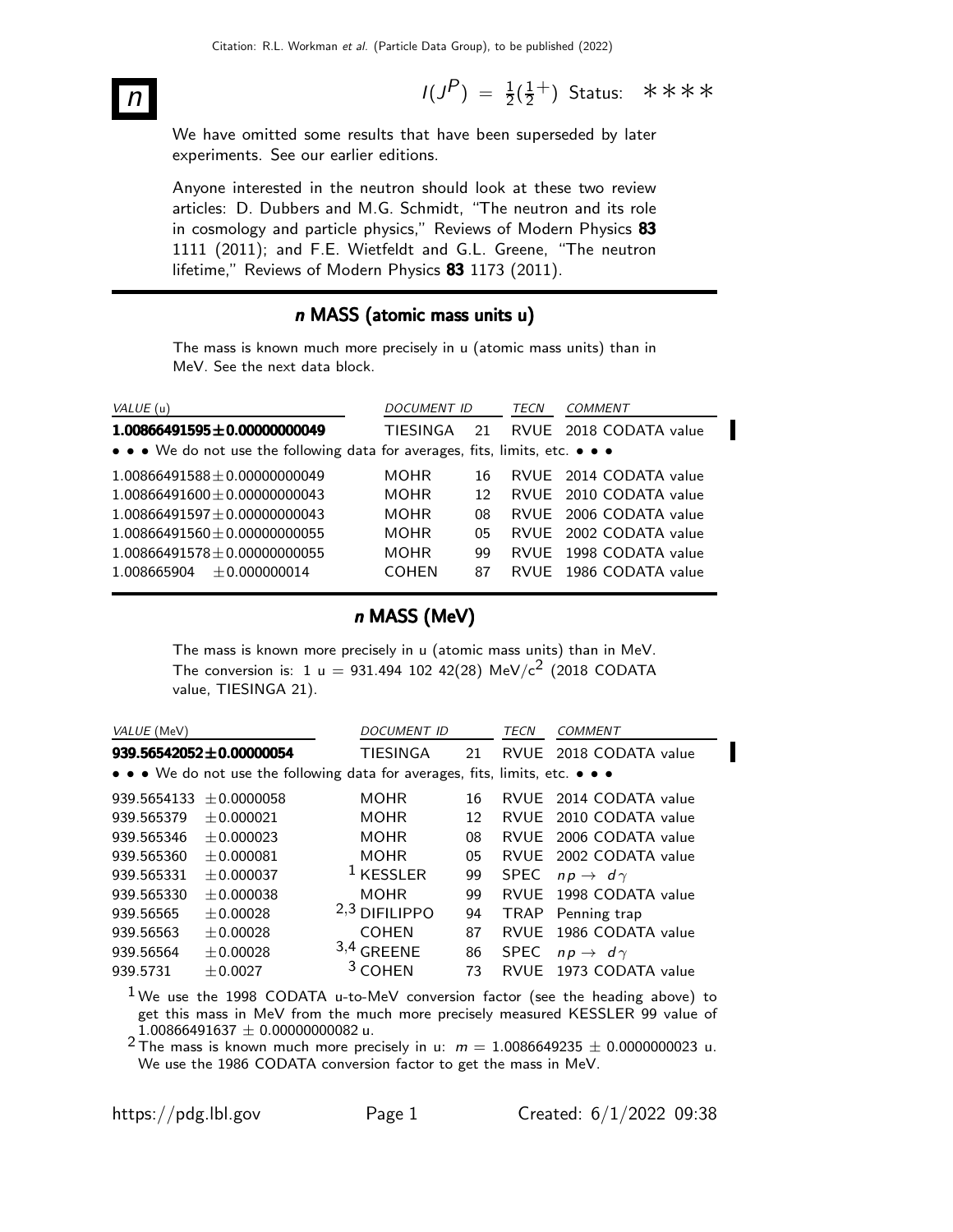$3$  These determinations are not independent of the  $m_n - m_p$  measurements below.

<sup>4</sup> The mass is known much more precisely in u:  $m = 1.008664919 \pm 0.000000014$  u.

|                                |             | $\overline{n}$ MASS                                                  |      |                                                                                         |
|--------------------------------|-------------|----------------------------------------------------------------------|------|-----------------------------------------------------------------------------------------|
| VALUE (MeV)                    | <i>EVTS</i> | <i>DOCUMENT ID</i>                                                   | TECN | <i>COMMENT</i>                                                                          |
| 939.485 $\pm$ 0.051            | 59          | <sup>1</sup> CRESTI 86 HBC $\overline{p}p \rightarrow \overline{n}n$ |      |                                                                                         |
| systematic error is 0.029 MeV. |             |                                                                      |      | $1$ This is a corrected result (see the erratum). The error is statistical. The maximum |

# $(m_n - m_{\overline{n}})/m_n$

A test of CPT invariance. Calculated from the  $n$  and  $\overline{n}$  masses, above.

VALUE DOCUMENT ID

 $m_n - m_p$ 

# $\frac{1}{(9\pm 6)\times 10^{-5}}$  OUR EVALUATION

| VALUE (MeV)                                                                                                                                                           | DOCUMENT ID                                                                                        |    | TECN        | COMMENT                  |  |  |  |  |
|-----------------------------------------------------------------------------------------------------------------------------------------------------------------------|----------------------------------------------------------------------------------------------------|----|-------------|--------------------------|--|--|--|--|
| $1.29333236 \pm 0.00000046$                                                                                                                                           | $1$ TIESINGA                                                                                       | 21 | <b>RVUE</b> | 2018 CODATA value        |  |  |  |  |
| • • • We do not use the following data for averages, fits, limits, etc. • • •                                                                                         |                                                                                                    |    |             |                          |  |  |  |  |
| $1.29333205 \pm 0.00000051$                                                                                                                                           | $2$ MOHR                                                                                           | 16 |             | RVUE 2014 CODATA value   |  |  |  |  |
| $1.29333217 \pm 0.00000042$                                                                                                                                           | $3$ MOHR                                                                                           | 12 | <b>RVUE</b> | 2010 CODATA value        |  |  |  |  |
| $1.29333214 \pm 0.00000043$                                                                                                                                           | $4$ MOHR                                                                                           | 08 | RVUE        | 2006 CODATA value        |  |  |  |  |
| $1.2933317 \pm 0.0000005$                                                                                                                                             | <sup>5</sup> MOHR                                                                                  | 05 | RVUE        | 2002 CODATA value        |  |  |  |  |
| $1.2933318 \pm 0.0000005$                                                                                                                                             | $6$ MOHR                                                                                           | 99 |             | RVUE 1998 CODATA value   |  |  |  |  |
| $1.293318 \pm 0.000009$                                                                                                                                               | <sup>7</sup> COHEN                                                                                 | 87 |             | RVUE 1986 CODATA value   |  |  |  |  |
| $1.2933328 \pm 0.0000072$                                                                                                                                             | <b>GREENE</b>                                                                                      | 86 | SPEC        | $np \rightarrow d\gamma$ |  |  |  |  |
| ±0.000036<br>1.293429                                                                                                                                                 | <b>COHEN</b>                                                                                       | 73 | <b>RVUE</b> | 1973 CODATA value        |  |  |  |  |
| $^{-1}$ The 2018 CODATA mass difference in <i>u</i> is $m_{n}$ $ m_{p}$ $= 1.388$ 449 33(49) $\times$ 10 $^{-3}$ <i>u</i> .                                           |                                                                                                    |    |             |                          |  |  |  |  |
| <sup>2</sup> The 2014 CODATA mass difference in u is $m_p - m_p = 1.38844900(51) \times 10^{-3} u$ .                                                                  |                                                                                                    |    |             |                          |  |  |  |  |
| <sup>3</sup> The 2010 CODATA mass difference in u is $m_p - m_p = 1.38844919(45) \times 10^{-3} u$ .                                                                  |                                                                                                    |    |             |                          |  |  |  |  |
| <sup>4</sup> Calculated by us from the MOHR 08 ratio $m_n/m_p = 1.00137841918(46)$ . In u, $m_n$ –                                                                    |                                                                                                    |    |             |                          |  |  |  |  |
| $m_p = 1.38844920(46) \times 10^{-3}$ u.                                                                                                                              |                                                                                                    |    |             |                          |  |  |  |  |
|                                                                                                                                                                       |                                                                                                    |    |             |                          |  |  |  |  |
| <sup>5</sup> Calculated by us from the MOHR 05 ratio $m_p/m_p = 1.00137841870 \pm 0.00000000058$ .<br>In u, $m_p - m_p = (1.3884487 \pm 0.0000006) \times 10^{-3}$ u. |                                                                                                    |    |             |                          |  |  |  |  |
|                                                                                                                                                                       |                                                                                                    |    |             |                          |  |  |  |  |
|                                                                                                                                                                       | <sup>6</sup> Calculated by us from the MOHR 99 ratio $m_p/m_p = 1.00137841887 \pm 0.00000000058$ . |    |             |                          |  |  |  |  |
| In u, $m_p - m_p = (1.3884489 \pm 0.0000006) \times 10^{-3}$ u.                                                                                                       |                                                                                                    |    |             |                          |  |  |  |  |
| <sup>7</sup> Calculated by us from the COHEN 87 ratio $m_p/m_p = 1.001378404 \pm 0.000000009$ . In<br>u, $m_n - m_p = 0.001388434 \pm 0.000000009$ u.                 |                                                                                                    |    |             |                          |  |  |  |  |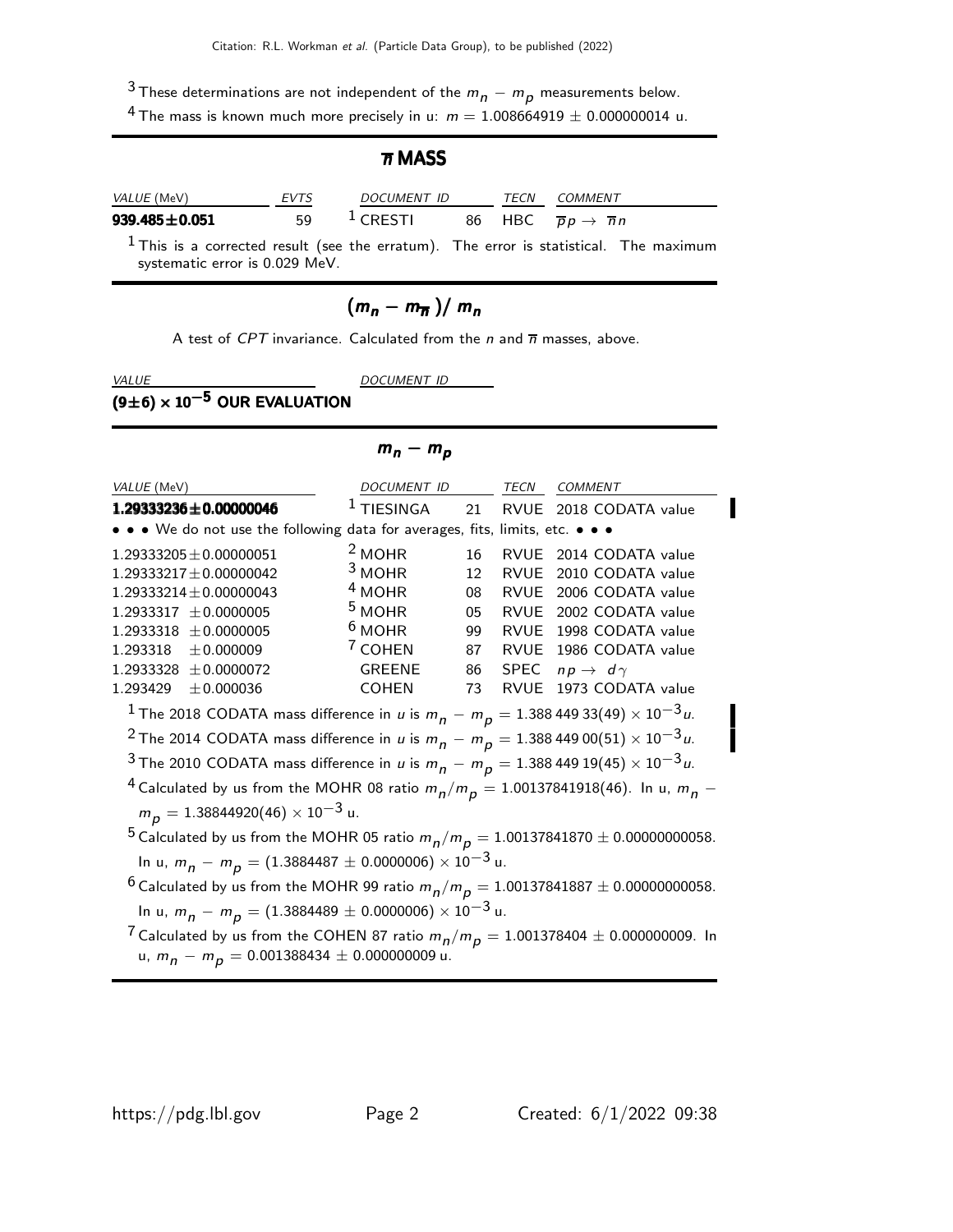#### n MEAN LIFE

Limits on lifetimes for bound neutrons are given in the section"p PARTIAL MEAN LIVES."

We average seven of the best eight measurements, those made with ultracold neutrons (UCN's). If we include the one in-beam measurement with a comparable error (YUE 13), we get  $879.6 \pm 0.8$  s, where the scale factor is now 2.0.

For a recent discussion of the long-standing disagreement between inbeam and UCN results, see CZARNECKI 18 (Physical Review Letters 120 202002 (2018)). For a full review of all matters concerning the neutron lifetime until about 2010, see WIETFELDT 11, F.E. Wietfeldt and G.L. Greene, "The neutron lifetime," Reviews of Modern Physics 83 1173 (2011).

| VALUE (s)                                                                   | <b>DOCUMENT ID</b>        |      | TECN        | COMMENT                                              |
|-----------------------------------------------------------------------------|---------------------------|------|-------------|------------------------------------------------------|
| 878.4 $\pm$ 0.5 OUR AVERAGE<br>below.                                       |                           |      |             | Error includes scale factor of 1.8. See the ideogram |
| 877.75 $\pm$ 0.28 $^{+}$ 0.22                                               | GONZALEZ                  | 21   |             | CNTR UCN asym. magnetic trap                         |
| 878.3 $\pm$ 1.6 $\pm$ 1.0                                                   | <b>EZHOV</b>              | 18   |             | CNTR UCN magneto-gravit. trap                        |
| $\begin{array}{c} 0.4 \\ 0.2 \end{array}$<br>$^{+}_{-}$<br>877.7 $\pm$ 0.7  | $1$ PATTIE                | 18   |             | CNTR UCN asym. magnetic trap                         |
| $881.5 \pm 0.7 \pm 0.6$                                                     | SEREBROV                  | 18   |             | CNTR UCN gravitational trap                          |
| 880.2 $\pm$ 1.2                                                             | <sup>2</sup> ARZUMANOV 15 |      |             | CNTR UCN double bottle                               |
| 882.5 $\pm$ 1.4 $\pm$ 1.5                                                   | $3$ STEYERL               | 12   |             | CNTR UCN material bottle                             |
| 880.7 $\pm$ 1.3 $\pm$ 1.2                                                   | <b>PICHLMAIER</b>         | - 10 |             | CNTR UCN material bottle                             |
| 878.5 $\pm$ 0.7 $\pm$ 0.3                                                   | SEREBROV                  | 05   |             | CNTR UCN gravitational trap                          |
| • • We do not use the following data for averages, fits, limits, etc. • • • |                           |      |             |                                                      |
| 7<br>$^{+}_{-}$<br>887<br>±14<br>$\mathcal{E}$                              | <sup>4</sup> WILSON       | 21   |             | CNTR space-based n rate                              |
| 887.7 $\pm$ 1.2 $\pm$ 1.9                                                   | $5$ YUE                   | 13   |             | CNTR In-beam $n$ , trapped $p$                       |
| $881.6 \pm 0.8 \pm 1.9$                                                     | <sup>6</sup> ARZUMANOV 12 |      |             | CNTR See ARZUMANOV 15                                |
| 886.3 $\pm$ 1.2 $\pm$ 3.2                                                   | <b>NICO</b>               | 05   |             | CNTR See YUE 13                                      |
| 886.8 $\pm$ 1.2 $\pm$ 3.2                                                   | <b>DEWEY</b>              | 03   |             | CNTR See NICO 05                                     |
| $885.4 \pm 0.9 \pm 0.4$                                                     | ARZUMANOV 00              |      |             | CNTR See ARZUMANOV 12                                |
| 889.2 $\pm$ 3.0 $\pm$ 3.8                                                   | <b>BYRNE</b>              | 96   |             | CNTR Penning trap                                    |
| 882.6 $\pm$ 2.7                                                             | <sup>7</sup> MAMPE        | 93   |             | CNTR UCN material bottle                             |
| 888.4 $\pm$ 3.1 $\pm$ 1.1                                                   | <sup>8</sup> NESVIZHEV 92 |      |             | CNTR UCN material bottle                             |
| 888.4 $\pm$ 2.9                                                             | ALFIMENKOV 90             |      | CNTR        | See NESVIZHEVSKII 92                                 |
| 893.6 $\pm$ 3.8 $\pm$ 3.7                                                   | <b>BYRNE</b>              | 90   |             | CNTR See BYRNE 96                                    |
| 878<br>±27<br>±14                                                           | KOSSAKOW 89               |      | TPC         | Pulsed beam                                          |
| 887.6 $\pm$ 3.0                                                             | <b>MAMPE</b>              | 89   |             | CNTR See STEYERL 12                                  |
| 877<br>±10                                                                  | <b>PAUL</b>               | 89   |             | CNTR Magnetic storage ring                           |
| 876<br>$\pm 10$<br>±19                                                      | LAST                      | 88   | SPEC        | Pulsed beam                                          |
| ± 9<br>891                                                                  | SPIVAK                    | 88   | CNTR Beam   |                                                      |
| 903<br>$\pm 13$                                                             | KOSVINTSEV 86             |      |             | CNTR UCN material bottle                             |
| 937<br>$\pm 18$                                                             | <sup>9</sup> BYRNE        | 80   | <b>CNTR</b> |                                                      |
| 875<br>±95                                                                  | KOSVINTSEV 80             |      | <b>CNTR</b> |                                                      |
| 881<br>± 8                                                                  | BONDAREN 78               |      |             | CNTR See SPIVAK 88                                   |
| 918<br>±14                                                                  | CHRISTENSEN72             |      | <b>CNTR</b> |                                                      |

I

Π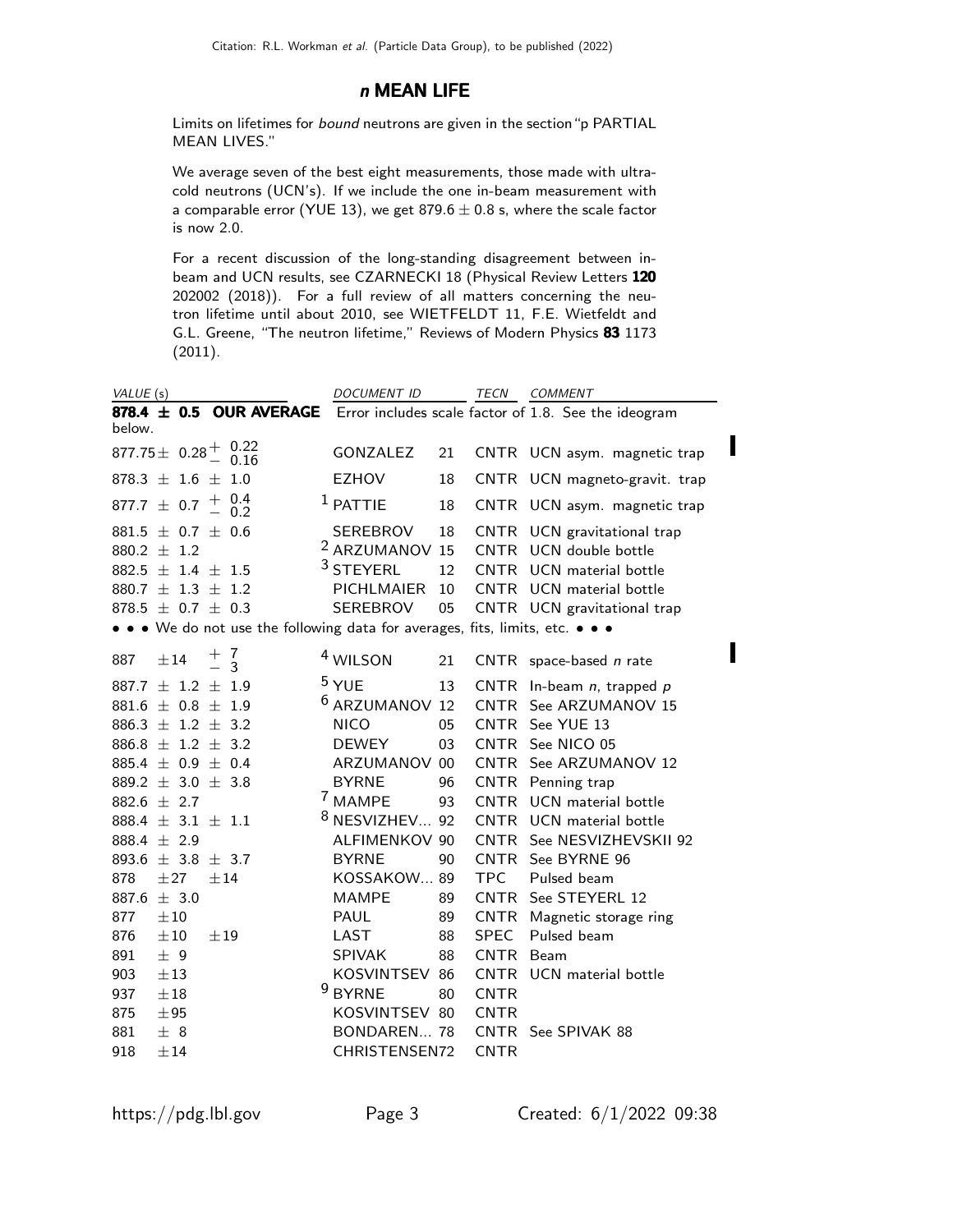- $<sup>1</sup>$  PATTIE 18 uses a new technique, with a semi-toroidal magneto-gravitational asymmetric</sup> trap and a novel in situ n-detector.
- $2$  ARZUMANOV 15 is a reanalysis of their 2008–2010 dataset, with improved systematic corrections of of ARZUMANOV 00 and ARZUMANOV 12.
- 3 STEYERL 12 is a detailed reanalysis of neutron storage loss corrections to the raw data of MAMPE 89, and it replaces that value.
- $4$  WILSON 21 extract the value from the flux of  $n$  escaping the moon using data from the Lunar Prospector Neutron Spectrometer.
- $5$  YUE 13 differs from NICO 05 in that a different and better method was used to measure the neutron density in the fiducial volume. This shifted the lifetime by  $+1.4$  seconds and reduced the previously largest source of systematic uncertainty by a factor of five.
- 6 ARZUMANOV 12 reanalyzes its systematic corrections in ARZUMANOV 00 and obtains this corrected value.
- This corrected value.<br><sup>7</sup> IGNATOVICH 95 calls into question some of the corrections and averaging procedures used by MAMPE 93. The response, BONDARENKO 96, denies the validity of the
- criticisms.<br><sup>8</sup> The NESVIZHEVSKII 92 measurement has been withdrawn by A. Serebrov.
- $9$  The BYRNE 80 measurement has been withdrawn (J. Byrne, private communication, 1990). neutron mean life (s)



#### n MAGNETIC MOMENT

See the "Quark Model" review.

| VALUE $(\mu_N)$                                                                                                       | <b>DOCUMENT ID</b> |                 | TECN | <b>COMMENT</b>            |  |  |
|-----------------------------------------------------------------------------------------------------------------------|--------------------|-----------------|------|---------------------------|--|--|
| $-1.91304273 \pm 0.00000045$                                                                                          | TIESINGA           |                 |      | 21 RVUE 2018 CODATA value |  |  |
| $\bullet \bullet \bullet$ We do not use the following data for averages, fits, limits, etc. $\bullet \bullet \bullet$ |                    |                 |      |                           |  |  |
| $-1.91304273 \pm 0.00000045$                                                                                          | <b>MOHR</b>        | 16.             |      | RVUE 2014 CODATA value    |  |  |
| $-1.91304272 \pm 0.00000045$                                                                                          | <b>MOHR</b>        | 12 <sub>1</sub> |      | RVUE 2010 CODATA value    |  |  |
|                                                                                                                       |                    |                 |      |                           |  |  |
| https://pdg.lbl.gov                                                                                                   | Page 4             |                 |      | Created: $6/1/2022$ 09:38 |  |  |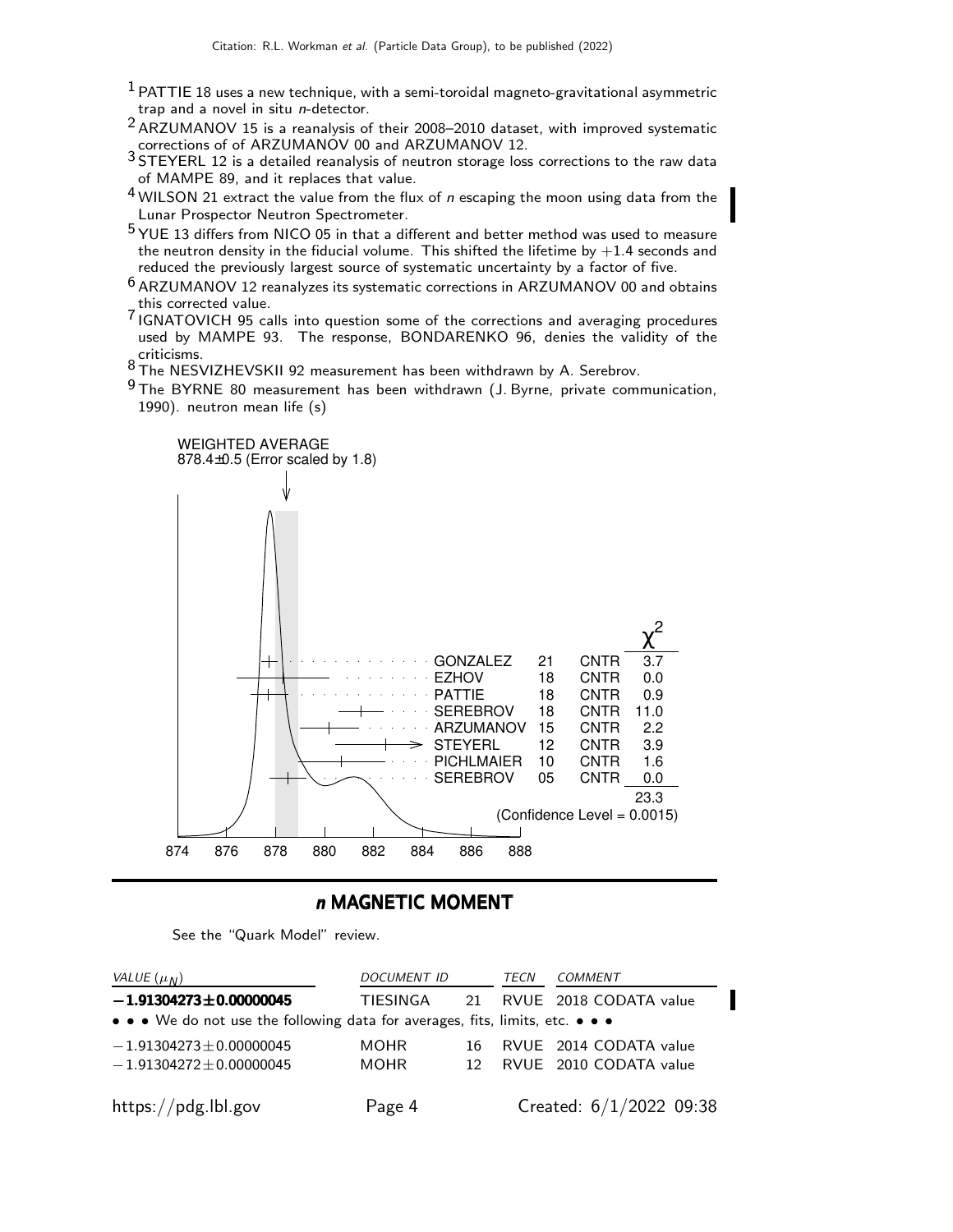| $-1.91304273 \pm 0.00000045$ | <b>MOHR</b>          |     |            | 08 RVUE 2006 CODATA value |
|------------------------------|----------------------|-----|------------|---------------------------|
| $-1.91304273 \pm 0.00000045$ | <b>MOHR</b>          |     |            | 05 RVUE 2002 CODATA value |
| $-1.91304272 + 0.00000045$   | MOHR.                |     |            | 99 RVUE 1998 CODATA value |
| $-1.91304275 \pm 0.00000045$ | <b>COHEN</b>         |     |            | 87 RVUE 1986 CODATA value |
| $-1.91304277 + 0.00000048$   | $\frac{1}{2}$ GRFFNF | 82. | <b>MRS</b> |                           |

<sup>1</sup> GREENE 82 measures the moment to be  $(1.04187564 \pm 0.00000026) \times 10^{-3}$  Bohr magnetons. The value above is obtained by multiplying this by  $m_{\small\rho}/m_{\small e}=$  1836.152701  $\pm$ 0.000037 (the 1986 CODATA value from COHEN 87).

#### n ELECTRIC DIPOLE MOMENT

A nonzero value is forbidden by both  $T$  invariance and  $P$  invariance. A number of early results have been omitted. See RAMSEY 90, GOLUB 94, and LAMOREAUX 09 for reviews.

The results are upper limits on  $|d_n|$ .

| VALUE $(10^{-25}$ ecm)                                                        | $CL\%$ | <b>DOCUMENT ID</b>         |    | TECN       | <b>COMMENT</b>                        |
|-------------------------------------------------------------------------------|--------|----------------------------|----|------------|---------------------------------------|
| < 0.18                                                                        | 90     | $1$ ABEL                   | 20 | <b>MRS</b> | <b>UCN</b>                            |
| • • • We do not use the following data for averages, fits, limits, etc. • • • |        |                            |    |            |                                       |
| < 0.22                                                                        | 95     | $2$ SAHOO                  | 17 |            | $199$ Hg atom EDM + theory            |
| < 0.16                                                                        | 95     | <b>GRANER</b>              | 16 | <b>MRS</b> | $199$ Hg atom EDM + theory            |
| < 0.30                                                                        | 90     | <sup>3</sup> PENDLEBURY 15 |    | <b>MRS</b> | Supersedes BAKER 06                   |
| < 0.55                                                                        | 90     | <b>SEREBROV</b>            | 15 | <b>MRS</b> | UCN's, $h\nu = 2\mu_n B \pm 2d_n E$   |
| < 0.55                                                                        | 90     | <sup>4</sup> SEREBROV      | 14 | <b>MRS</b> | See SEREBROV 15                       |
| < 0.29                                                                        | 90     | <sup>5</sup> BAKER         | 06 | <b>MRS</b> | See PENDLEBURY 15                     |
| < 0.63                                                                        | 90     | <sup>6</sup> HARRIS        | 99 | <b>MRS</b> | $d = (-0.1 \pm 0.36) \times 10^{-25}$ |
| < 0.97                                                                        | 90     | <b>ALTAREV</b>             | 96 | <b>MRS</b> | See SEREBROV 14                       |
| < 1.1                                                                         | 95     | <b>ALTAREV</b>             | 92 | <b>MRS</b> | See ALTAREV 96                        |
| < 1.2                                                                         | 95     | <b>SMITH</b>               | 90 | <b>MRS</b> | See HARRIS 99                         |
| < 2.6                                                                         | 95     | <b>ALTAREV</b>             | 86 | <b>MRS</b> | $d = (-1.4 \pm 0.6) \times 10^{-25}$  |
| $0.3 \pm 4.8$                                                                 |        | PENDLEBURY 84              |    | <b>MRS</b> | Ultracold neutrons                    |
| < 6                                                                           | 90     | <b>ALTAREV</b>             | 81 | MRS        | $d = (2.1 \pm 2.4) \times 10^{-25}$   |
| $<$ 16                                                                        | 90     | <b>ALTAREV</b>             | 79 | <b>MRS</b> | $d = (4.0 \pm 7.5) \times 10^{-25}$   |
| 1.                                                                            |        |                            | ገሬ |            |                                       |

<sup>1</sup> ABEL 20 reports  $d = (0.0 \pm 1.1 \pm 0.2) \times 10^{-26}$  e cm value corresponding to the listed

limit.<br><sup>2</sup> SAHOO 17 develops theory to calculate this limit from the measured limit by GRANER 16 of the  $^{199}$ Hg atom EDM.

3 PENDLEBURY 15 reports  $d = (-0.21 \pm 1.82) \times 10^{-26}$  e cm value corresponding to the listed limit.

the listed limit.<br>4 SEREBROV 14 includes the data of ALTAREV 96.

<sup>5</sup> LAMOREAUX 07 faults BAKER 06 for not including in the estimate of systematic error an effect due to the Earth's rotation. BAKER 07 replies (1) that the effect was included implicitly in the analysis and (2) that further analysis confirms that the BAKER 06 limit is correct as is. See also SILENKO 07.

6 This HARRIS 99 result includes the result of SMITH 90. However, the averaging of the results of these two experiments has been criticized by LAMOREAUX 00.

#### n MEAN-SQUARE CHARGE RADIUS

The mean-square charge radius of the neutron,  $\langle r_n^2 \rangle$ , is related to the neutron-electron scattering length  $b_{n,e}$  by  $\langle r_n^2 \rangle = 3(m_e a_0/m_n) b_{n,e}$ ,

https://pdg.lbl.gov Page 5 Created: 6/1/2022 09:38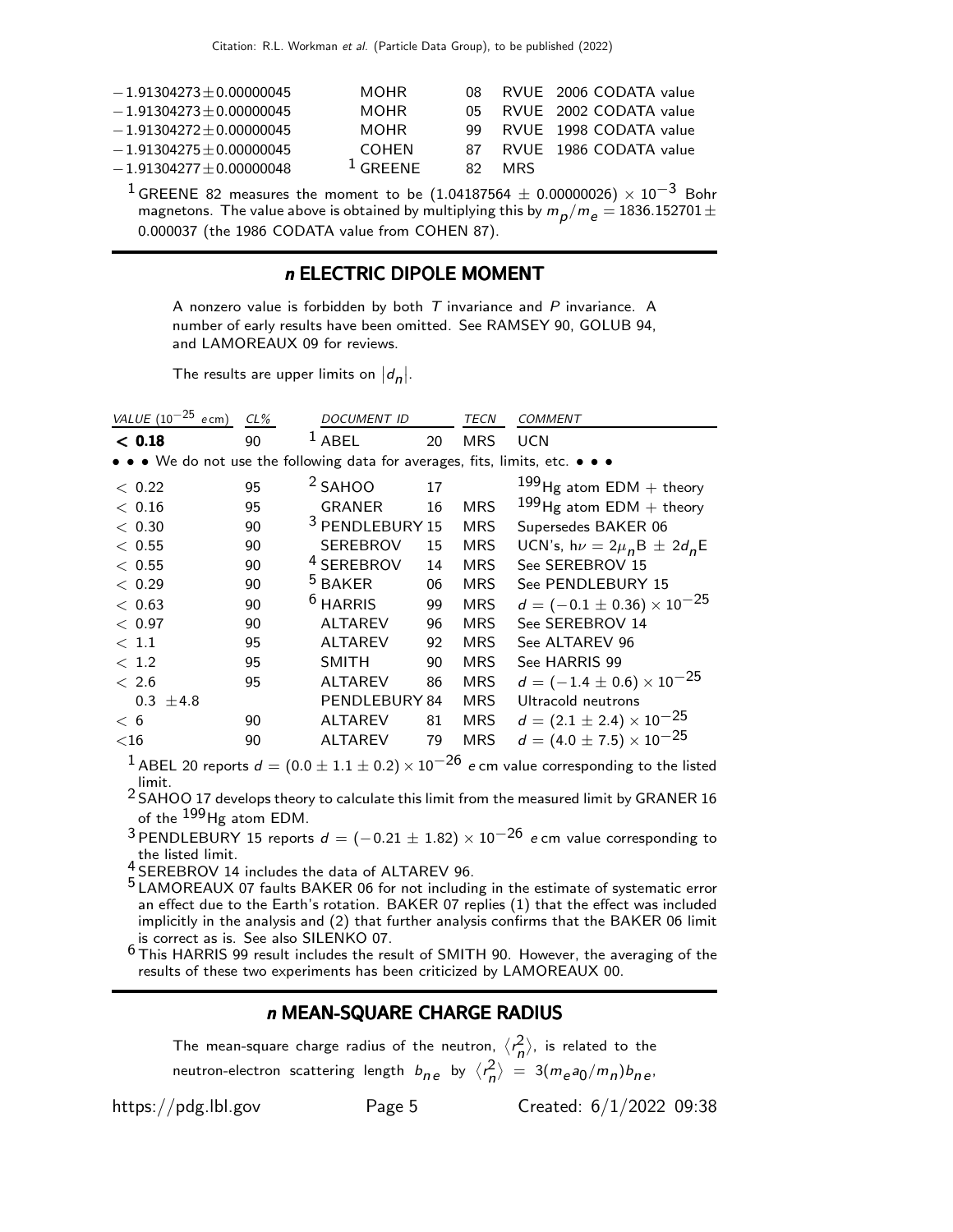where  $m_e$  and  $m_n$  are the masses of the electron and neutron, and  $a_0$  is the Bohr radius. Numerically,  $\langle r_n^2 \rangle = 86.34$   $b_{n\,e}$ , if we use  $a_0$  for a nucleus with infinite mass.

| VALUE $\text{ (fm}^2)$                                                        | <b>DOCUMENT ID</b>   |    | COMMENT                        |
|-------------------------------------------------------------------------------|----------------------|----|--------------------------------|
| $-0.1155 \pm 0.0017$ OUR AVERAGE                                              |                      |    |                                |
| $-0.115 \pm 0.002 \pm 0.003$                                                  | <b>KOPECKY</b>       | 97 | ne scattering (Pb)             |
| $-0.124 \pm 0.003 \pm 0.005$                                                  | <b>KOPECKY</b>       | 97 | ne scattering (Bi)             |
| $-0.114 \pm 0.003$                                                            | KOESTER              | 95 | ne scattering (Pb, Bi)         |
| $-0.115 \pm 0.003$                                                            | $1$ KROHN            | 73 | ne scattering (Ne, Ar, Kr, Xe) |
| • • • We do not use the following data for averages, fits, limits, etc. • • • |                      |    |                                |
| $-0.1101 \pm 0.0089$                                                          | <sup>2</sup> HEACOCK | 21 | $n$ interferometry             |
| $-0.106$ $+0.007$<br>-0.005                                                   | $3$ FILIN            | 20 | chiral EFT analysis            |
| $-0.117$ $+0.007$<br>$-0.011$                                                 | <b>BELUSHKIN</b>     | 07 | Dispersion analysis            |
| $-0.113 \pm 0.003 \pm 0.004$                                                  | <b>KOPECKY</b>       | 95 | <i>ne</i> scattering (Pb)      |
| $-0.134 \pm 0.009$                                                            | ALEKSANDR86          |    | <i>ne</i> scattering (Bi)      |
| $-0.114 \pm 0.003$                                                            | KOESTER              | 86 | ne scattering (Pb, Bi)         |
| $-0.118 \pm 0.002$                                                            | KOESTER              | 76 | <i>ne</i> scattering (Pb)      |
| $-0.120 \pm 0.002$                                                            | KOESTER              | 76 | $ne$ scattering $(Bi)$         |
| $-0.116 \pm 0.003$                                                            | KROHN                | 66 | ne scattering (Ne, Ar, Kr, Xe) |
|                                                                               | ົ                    |    |                                |

<sup>1</sup> KROHN 73 measured  $-0.112 \pm 0.003$  fm<sup>2</sup>. This value is as corrected by KOESTER 76.  $2$  HEACOCK 21 extract the value from Pendelloesung interferometry to measure the neutron structure factors of silicon. This value is strongly anti-correlated with the meansquare thermal atomic displacement.

3 FILIN 20 extract the value based on their chiral-EFT calculation of the deuteron structure radius and use as input the atomic data for the difference of the deuteron and proton charge radii.

#### n MAGNETIC RADIUS

| This is the rms magnetic radius, $\sqrt{\langle r_M^2 \rangle}$ . |                    |  |                                  |  |  |  |  |
|-------------------------------------------------------------------|--------------------|--|----------------------------------|--|--|--|--|
| VALUE (fm)                                                        | <b>DOCUMENT ID</b> |  | COMMENT                          |  |  |  |  |
| $0.864^{+0.009}_{-0.008}$ OUR AVERAGE                             |                    |  |                                  |  |  |  |  |
| $0.89 \pm 0.03$                                                   | EPSTEIN            |  | 14 Using ep, en, $\pi \pi$ data  |  |  |  |  |
| $0.862 + 0.009$                                                   |                    |  | BELUSHKIN 07 Dispersion analysis |  |  |  |  |

## n ELECTRIC POLARIZABILITY  $\alpha_n$

Following is the electric polarizability  $\alpha_{n}$  defined in terms of the induced electric dipole moment by  $\textsf{D}=4\pi\epsilon_{\textsf{O}} \alpha_{\textsf{n}} \textsf{E}$ . For a review, see SCHMIED-MAYER 89.

For very complete reviews of the polarizability of the nucleon and Compton scattering, see SCHUMACHER 05, updated in SCHUMACHER 19, and GRIESSHAMMER 12.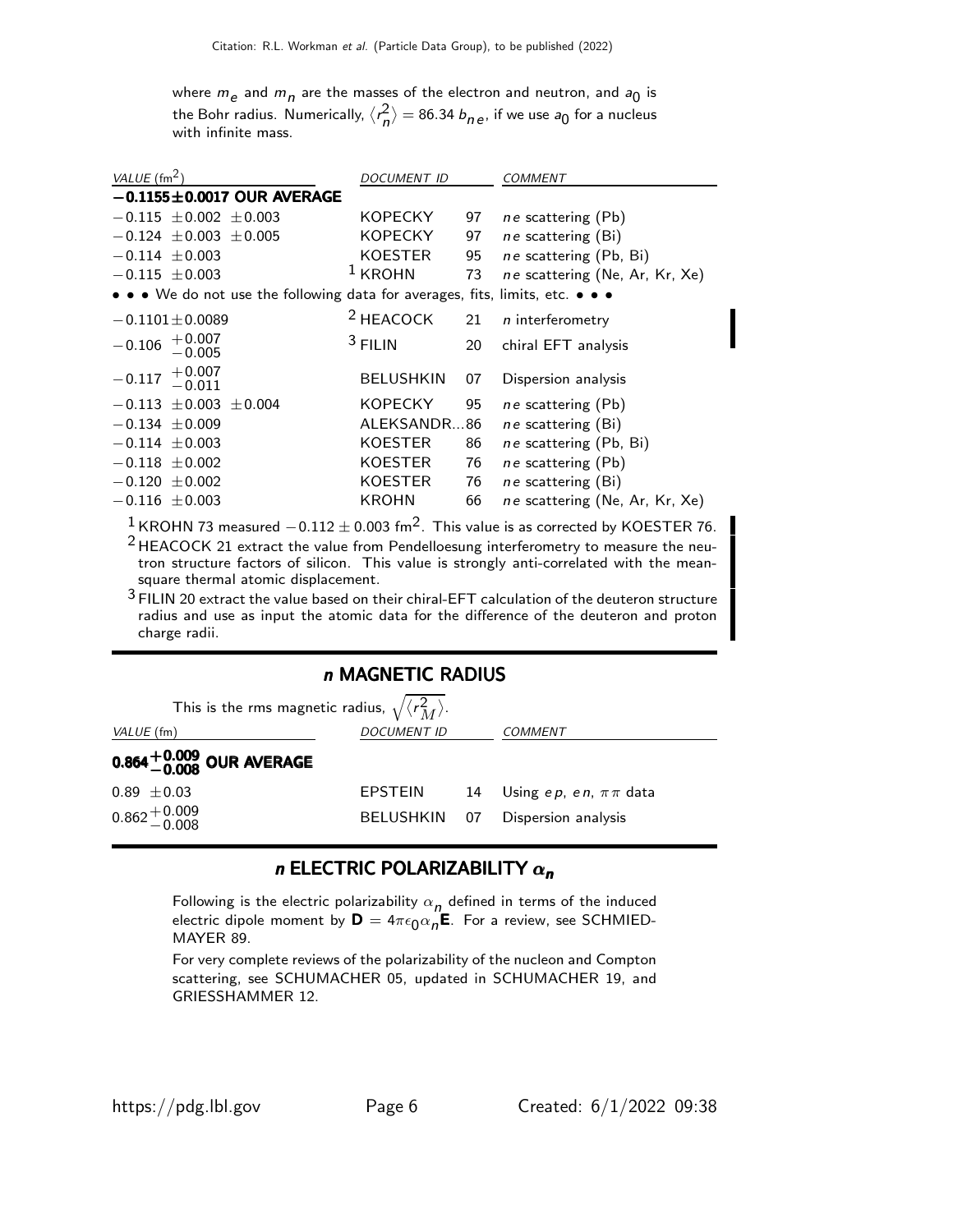|                                                                                                                                                            | VALUE $(10^{-4}$ fm <sup>3</sup> )                                            | DOCUMENT ID                                                    |  | TECN | <b>COMMENT</b>                                                     |
|------------------------------------------------------------------------------------------------------------------------------------------------------------|-------------------------------------------------------------------------------|----------------------------------------------------------------|--|------|--------------------------------------------------------------------|
|                                                                                                                                                            | 11.8 $\pm$ 1.1 OUR AVERAGE                                                    |                                                                |  |      |                                                                    |
|                                                                                                                                                            | $11.55 \pm 1.25 \pm 0.8$                                                      | <b>MYERS</b>                                                   |  |      | 14 CNTR $\gamma d \rightarrow \gamma d$                            |
|                                                                                                                                                            | $12.5 \pm 1.8 \begin{array}{c} +1.6 \\ -1.3 \end{array}$                      | <sup>1</sup> KOSSERT 03 CNTR $\gamma d \rightarrow \gamma p n$ |  |      |                                                                    |
|                                                                                                                                                            | $12.0 \pm 1.5 \pm 2.0$                                                        |                                                                |  |      | SCHMIEDM 91 CNTR n Pb transmission                                 |
|                                                                                                                                                            | 10.7 $\pm \frac{3.3}{10.7}$                                                   | ROSE                                                           |  |      | 90B CNTR $\gamma d \rightarrow \gamma np$                          |
|                                                                                                                                                            | • • • We do not use the following data for averages, fits, limits, etc. • • • |                                                                |  |      |                                                                    |
|                                                                                                                                                            | $8.8 \pm 2.4 \pm 3.0$                                                         | <sup>2</sup> LUNDIN 03 CNTR $\gamma d \rightarrow \gamma d$    |  |      |                                                                    |
| 13.6                                                                                                                                                       |                                                                               | <sup>3</sup> KOLB 00 CNTR $\gamma d \rightarrow \gamma np$     |  |      |                                                                    |
|                                                                                                                                                            | $0.0 \pm 5.0$                                                                 |                                                                |  |      | <sup>4</sup> KOESTER 95 CNTR <i>n</i> Pb, <i>n</i> Bi transmission |
|                                                                                                                                                            | $11.7 \begin{array}{c} +4.3 \\ -11.7 \end{array}$                             |                                                                |  |      | ROSE 90 CNTR See ROSE 90B                                          |
|                                                                                                                                                            | 8 $\pm 10$                                                                    | KOESTER                                                        |  |      | 88 CNTR n Pb, n Bi transmission                                    |
| 12                                                                                                                                                         | $\pm 10$                                                                      |                                                                |  |      | SCHMIEDM 88 CNTR n Pb, n C transmission                            |
| <sup>1</sup> KOSSERT 03 gets $\alpha_n - \beta_n = (9.8 \pm 3.6 \frac{+2.1}{-1.1} \pm 2.2) \times 10^{-4}$ fm <sup>3</sup> , and uses $\alpha_n + \beta_n$ |                                                                               |                                                                |  |      |                                                                    |
|                                                                                                                                                            | $(15.8 \pm 0.5)$ $10^{-4}$ $(3.6 \pm 15)$ $(51.11)$ $(0.8 \pm 1)$             |                                                                |  |      |                                                                    |

 $= (15.2 \pm 0.5) \times 10^{-4}$  fm $^3$  from LEVCHUK 00. Thus the errors on  $\alpha_{\bm n}$  and  $\beta_{\bm n}$  are anti-correlated. 2 LUNDIN 03 measures  $\alpha_{N} - \beta_{N} = (6.4 \pm 2.4) \times 10^{-4}$  fm<sup>3</sup> and uses accurate values

for  $\alpha_{\bm p}$  and  $\alpha_{\bm p}$  and a precise sum-rule result for  $\alpha_{\bm n}+\beta_{\bm n}.$  The second error is a model uncertainty, and errors on  $\alpha_n$  and  $\beta_n$  are anticorrelated. The data from this paper aer included in the analysis of MYERS 14.

 $3$  KOLB 00 obtains this value with a lower limit of  $7.6 \times 10^{-4}$  fm<sup>3</sup> but no upper limit from this experiment alone. Combined with results of ROSE 90, the 1- $\sigma$  range is (7.6–14.0)  $\times$  $10^{-4}$  fm<sup>3</sup>.

4 KOESTER 95 uses natural Pb and the isotopes 208, 207, and 206. See this paper for a discussion of methods used by various groups to extract  $\alpha_{\bm n}$  from data.

## n MAGNETIC POLARIZABILITY  $\beta_n$

| VALUE $(10^{-4}$ fm <sup>3</sup> )                                                                                                                                                                                                                        | DOCUMENT ID                                                   |  | TECN | COMMENT                                 |  |
|-----------------------------------------------------------------------------------------------------------------------------------------------------------------------------------------------------------------------------------------------------------|---------------------------------------------------------------|--|------|-----------------------------------------|--|
| 3.7 $\pm$ 1.2 OUR AVERAGE                                                                                                                                                                                                                                 |                                                               |  |      |                                         |  |
| $3.65 \pm 1.25 \pm 0.8$                                                                                                                                                                                                                                   | <b>MYERS</b>                                                  |  |      | 14 CNTR $\gamma d \rightarrow \gamma d$ |  |
| 2.7 $\pm$ 1.8 $\frac{+1.3}{-1.6}$                                                                                                                                                                                                                         | <sup>1</sup> KOSSERT 03 CNTR $\gamma d \rightarrow \gamma pn$ |  |      |                                         |  |
| 6.5 $\pm 2.4 \pm 3.0$                                                                                                                                                                                                                                     | <sup>2</sup> LUNDIN 03 CNTR $\gamma d \rightarrow \gamma d$   |  |      |                                         |  |
| • • • We do not use the following data for averages, fits, limits, etc. • • •                                                                                                                                                                             |                                                               |  |      |                                         |  |
| 1.6                                                                                                                                                                                                                                                       | <sup>3</sup> KOLB 00 CNTR $\gamma d \rightarrow \gamma np$    |  |      |                                         |  |
| <sup>1</sup> KOSSERT 03 gets $\alpha_n - \beta_n = (9.8 \pm 3.6 \frac{+2.1}{-1.1} \pm 2.2) \times 10^{-4}$ fm <sup>3</sup> , and uses $\alpha_n + \beta_n$                                                                                                |                                                               |  |      |                                         |  |
| $=$ (15.2 $\pm$ 0.5) $\times$ 10 <sup>-4</sup> fm <sup>3</sup> from LEVCHUK 00. Thus the errors on $\alpha_{n}$ and $\beta_{n}$ are<br>anti-correlated.                                                                                                   |                                                               |  |      |                                         |  |
|                                                                                                                                                                                                                                                           |                                                               |  |      |                                         |  |
| <sup>2</sup> LUNDIN 03 measures $\alpha_N - \beta_N = (6.4 \pm 2.4) \times 10^{-4}$ fm <sup>3</sup> and uses accurate values for $\alpha_p$ and $\alpha_p$ and a precise sum-rule result for $\alpha_n + \beta_n$ . The second error is a model           |                                                               |  |      |                                         |  |
| uncertainty, and errors on $\alpha_n$ and $\beta_n$ are anticorrelated.                                                                                                                                                                                   |                                                               |  |      |                                         |  |
| $3$ KOLB 00 obtains this value with an upper limit of $7.6 \times 10^{-4}$ fm <sup>3</sup> but no lower limit from<br>this experiment alone. Combined with results of ROSE 90, the 1- $\sigma$ range is (1.2–7.6) $\times$<br>$10^{-4}$ fm <sup>3</sup> . |                                                               |  |      |                                         |  |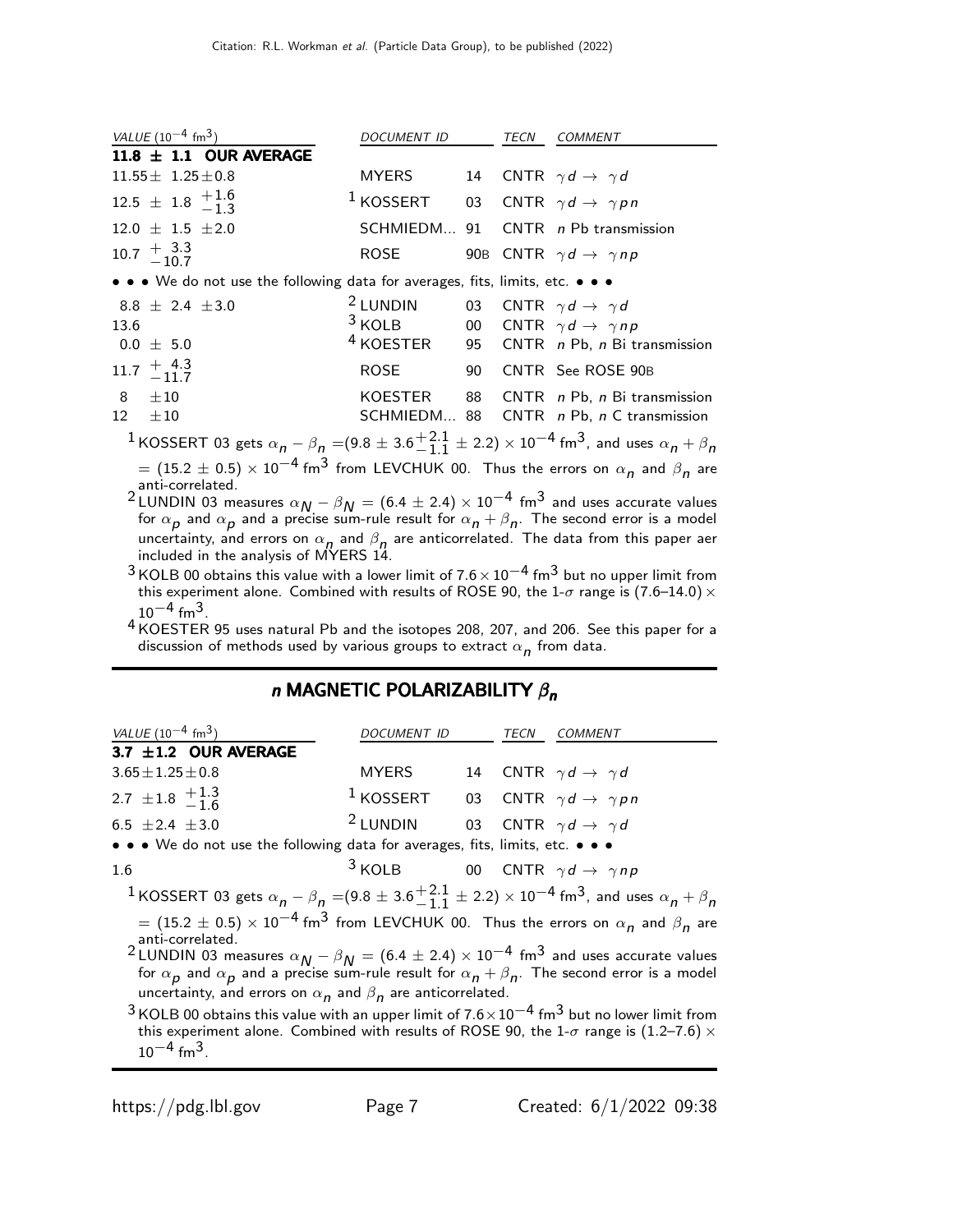#### n CHARGE

See also " $|q_{\boldsymbol{\rho}}+q_{\boldsymbol{e}}|/e$ " in the proton Listings.

| VALUE $(10^{-21} e)$                                                                                                                                                          | <i>DOCUMENT ID</i> |    | TECN | <b>COMMENT</b>                               |  |  |  |
|-------------------------------------------------------------------------------------------------------------------------------------------------------------------------------|--------------------|----|------|----------------------------------------------|--|--|--|
| $-$ 0.2 $\pm$ 0.8 OUR AVERAGE                                                                                                                                                 |                    |    |      |                                              |  |  |  |
| $-0.1 \pm 1.1$                                                                                                                                                                | $1$ BRESSI         | 11 |      | Neutrality of $SF6$                          |  |  |  |
| $-0.4 \pm 1.1$                                                                                                                                                                | $2$ BAUMANN 88     |    |      | Cold $n$ deflection                          |  |  |  |
| • • • We do not use the following data for averages, fits, limits, etc. • • •                                                                                                 |                    |    |      |                                              |  |  |  |
| $-15$ +22                                                                                                                                                                     |                    |    |      | $3$ GAEHLER 82 CNTR Cold <i>n</i> deflection |  |  |  |
| <sup>1</sup> As a limit, this BRESSI 11 value is $< 1 \times 10^{-21}$ e.<br><sup>2</sup> The BAUMANN 88 error $\pm 1.1$ gives the 68% CL limits about the the value $-0.4$ . |                    |    |      |                                              |  |  |  |
| <sup>3</sup> The GAEHLER 82 error $\pm$ 22 gives the 90% CL limits about the the value $-15$ .                                                                                |                    |    |      |                                              |  |  |  |

## LIMIT ON  $n\overline{n}$  OSCILLATIONS

#### Mean Time for  $n\overline{n}$  Transition

A test of ∆B=2 baryon number nonconservation. MOHAPATRA 80 and MOHAPA-TRA 89 discuss the theoretical motivations for looking for  $n\overline{n}$  oscillations. DOVER 83 and DOVER 85 give phenomenological analyses. The best limits come from looking for the decay of neutrons bound in nuclei. However, these analyses require modeldependent corrections for nuclear effects. See KABIR 83, DOVER 89, ALBERICO 91, and GAL 00 for discussions. Direct searches for  $n \to \bar{n}$  transitions using reactor neutrons are cleaner but give somewhat poorer limits. We include limits for both free and bound neutrons in the Summary Table. See MOHAPATRA 09 and PHILLIPS 16 for recent reviews.

| VALUE (s)                                                                                                                                                                           | $CL\%$ | <b>DOCUMENT ID</b>   |                 | TECN             | <b>COMMENT</b>               |  |
|-------------------------------------------------------------------------------------------------------------------------------------------------------------------------------------|--------|----------------------|-----------------|------------------|------------------------------|--|
| $>4.7 \times 10^8$                                                                                                                                                                  | 90     | $1$ ABE              | 21              |                  | CNTR $n$ bound in oxygen     |  |
| $>8.6 \times 10^7$                                                                                                                                                                  | 90     | BALDO-               | 94              |                  | CNTR Reactor (free) neutrons |  |
| • • • We do not use the following data for averages, fits, limits, etc. • • •                                                                                                       |        |                      |                 |                  |                              |  |
| $>1.37\times10^{8}$                                                                                                                                                                 | 90     | <sup>2</sup> AHARMIM | 17              | <b>SNO</b>       | $n$ bound in deuteron        |  |
| $>2.7 \times 10^8$                                                                                                                                                                  | 90     | <b>ABE</b>           | 15C             | CNTR             | <i>n</i> bound in oxygen     |  |
| $>1.3 \times 10^8$                                                                                                                                                                  | 90     | <b>CHUNG</b>         | 02B             | SOU <sub>2</sub> | <i>n</i> bound in iron       |  |
| $\times 10^7$<br>>1                                                                                                                                                                 | 90     | BALDO-               | 90              |                  | CNTR See BALDO-CEOLIN 94     |  |
| $\times$ 10 $^{8}$<br>>1.2                                                                                                                                                          | 90     | <b>BERGER</b>        | 90              | <b>FREJ</b>      | $n$ bound in iron            |  |
| $\times$ 10 $^5$<br>>4.9                                                                                                                                                            | 90     | <b>BRESSI</b>        | 90              |                  | <b>CNTR</b> Reactor neutrons |  |
| $\times$ 10 <sup>5</sup><br>>4.7                                                                                                                                                    | 90     | <b>BRESSI</b>        | 89              |                  | CNTR See BRESSI 90           |  |
| $\times$ 10 $^{8}$<br>>1.2                                                                                                                                                          | 90     | <b>TAKITA</b>        | 86              |                  | CNTR $n$ bound in oxygen     |  |
| $\times$ 10 <sup>6</sup><br>>1                                                                                                                                                      | 90     | <b>FIDECARO</b>      | 85              | <b>CNTR</b>      | Reactor neutrons             |  |
| $\times$ 10 <sup>7</sup><br>>8.8                                                                                                                                                    | 90     | <b>PARK</b>          | 85 <sub>B</sub> | <b>CNTR</b>      |                              |  |
| $\times 10^7$<br>>3                                                                                                                                                                 |        | <b>BATTISTONI</b>    | 84              | <b>NUSX</b>      |                              |  |
| $> 0.27 - 1.1 \times 10^8$                                                                                                                                                          |        | <b>JONES</b>         | 84              | <b>CNTR</b>      |                              |  |
| $\times 10^7$<br>>2                                                                                                                                                                 |        | <b>CHERRY</b>        | 83              | <b>CNTR</b>      |                              |  |
| <sup>1</sup> ABE 21 supersedes ABE 15C.<br>$2$ The AHARMIM 17 value is an unbounded limit (it does not assume a positive lifetime).<br>The bounded limit is $1.23 \times 10^8$ sec. |        |                      |                 |                  |                              |  |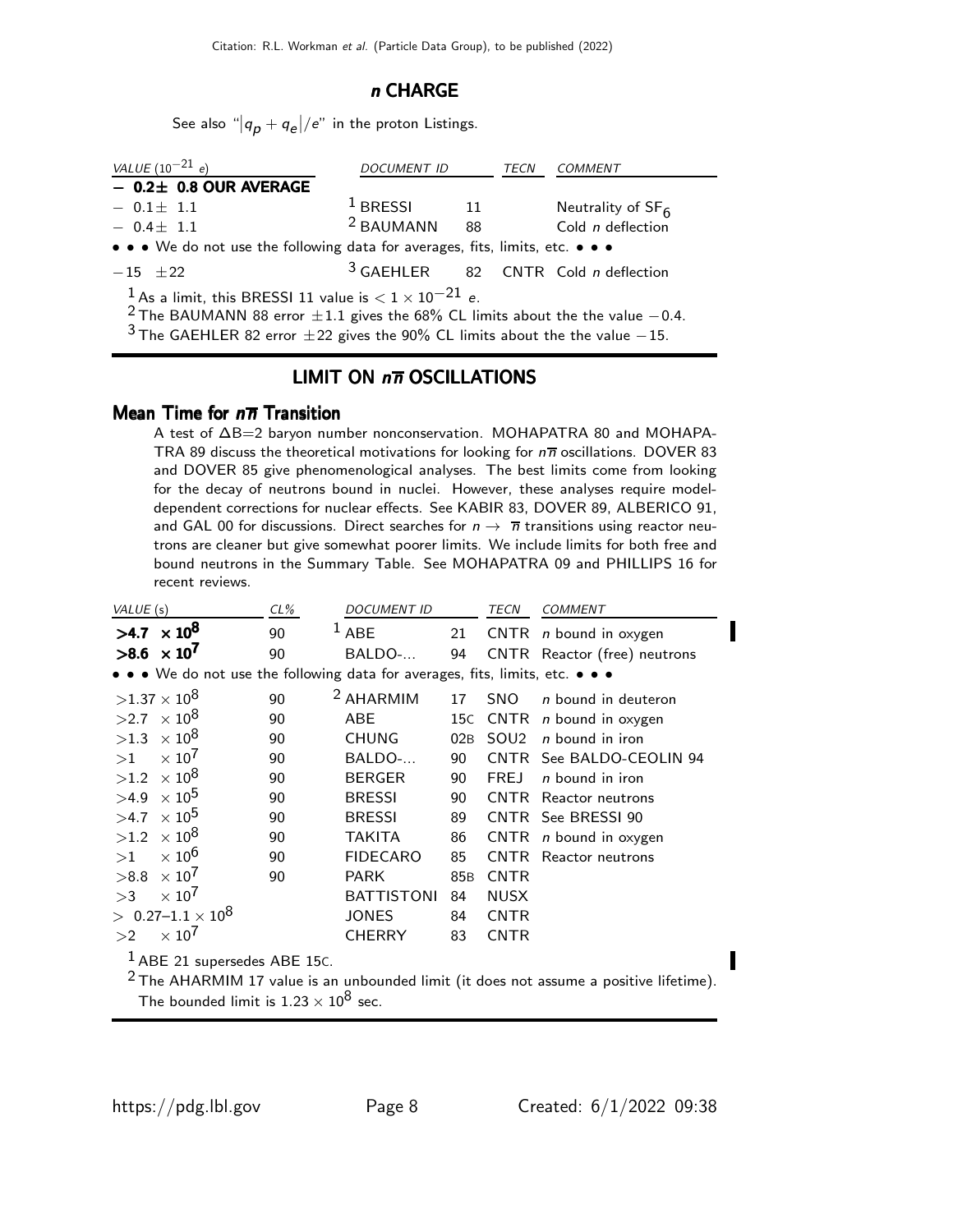## LIMIT ON nn' OSCILLATIONS

Lee and Yang (LEE 56) proposed the existence of mirror world in an attempt to restore global parity symmetry. A possible candidate for dark matter. Limits depend on assumptions about fields  $B$  and  $B'$ . See the papers for details. See BEREZHIANI 18 for a recent discussion.

| VALUE (s)                                                                     | $CL\%$ | <i>DOCUMENT ID</i>   |      | TECN | COMMENT                                                |
|-------------------------------------------------------------------------------|--------|----------------------|------|------|--------------------------------------------------------|
| >352                                                                          | 95     | $1$ ABEL             |      |      | 21 CNTR UCN, scan of B field                           |
| >448                                                                          | 90     |                      |      |      | SEREBROV 09A CNTR Assumes $B' < 100$ nT                |
| • • • We do not use the following data for averages, fits, limits, etc. • • • |        |                      |      |      |                                                        |
| >17                                                                           | 95     |                      |      |      | <sup>2</sup> BEREZHIANI 18 CNTR UCN, scan of $B$ field |
| >12                                                                           | 95     | <sup>3</sup> ALTAREV |      |      | 09A CNTR UCN, scan $0 \leq B \leq 12.5 \mu T$          |
| >414                                                                          | 90     | <b>SEREBROV</b>      | - 08 |      | CNTR UCN, B field on & off                             |
| >103                                                                          | 95     | BAN                  | 07   |      | CNTR UCN, B field on & off                             |
|                                                                               |        |                      |      |      |                                                        |

 $<sup>1</sup>$  ABEL 21 determine several limits on the oscillation time as a function of the ratio mirror</sup> magnetic field  $B'$  to applied magnetic field  $B$ . The quoted limit of 352 s is for  $B' = 0$ . Lower limits on the oscillation time of 6 seconds are further obtained for any mirror field B' in the range 0.4–25.7  $\mu$ T.

 $2$  The B field was set to (0.09, 0.12, 0.21) G. Limits on oscillation time are valid for any mirror field  $B'$  in (0.08–0.17) G, and for aligned fields  $B$  and  $B'$ . For larger values of  $B'$ , the limits are significantly reduced.

3 Losses of neutrons due to oscillations to mirror neutrons would be maximal when the magnetic fields B and B' in the two worlds were equal. Hence the scan over B by ALTAREV 09A: the limit applies for any B' over the given range. At  $B' = 0$ , the limit is 141 s (95% CL).

## n DECAY MODES

|            | Mode                                                              |                                          |     |                                          | Fraction $(\Gamma_i/\Gamma)$ Confidence level |     |
|------------|-------------------------------------------------------------------|------------------------------------------|-----|------------------------------------------|-----------------------------------------------|-----|
| $\Gamma_1$ | $pe^{\overline{v}}$<br>$\Gamma_2$ $p e^- \overline{\nu}_e \gamma$ |                                          | 100 | $[a]$ ( $9.2 \pm 0.7$ ) $\times 10^{-3}$ |                                               |     |
| $\Gamma_3$ | hydrogen-atom $\overline{\nu}_e$                                  |                                          |     | $< 2.7 \times 10^{-3}$                   |                                               | 95% |
|            |                                                                   | Charge conservation $(Q)$ violating mode |     |                                          |                                               |     |
|            | $\Gamma_4$ $p\nu_e \overline{\nu}_e$                              | Q                                        |     | $< 8$ $\times$ 10 <sup>-27</sup>         |                                               | 68% |
|            |                                                                   | Baryon number violating decay            |     |                                          |                                               |     |
|            | $\Gamma_5$ $e^+e^-$ invisible                                     |                                          |     |                                          |                                               |     |

[a] This limit is for  $\gamma$  energies between 0.4 and 782 keV.

## n BRANCHING RATIOS

| $\Gamma(\rho e^-\overline{\nu}_e\gamma)/\Gamma_{\rm total}$ |        |                    |      | $\Gamma_2/\Gamma$             |
|-------------------------------------------------------------|--------|--------------------|------|-------------------------------|
| <i>VALUE</i> (units $10^{-3}$ )                             | $CL\%$ | <i>DOCUMENT ID</i> | TECN | <i>COMMENT</i>                |
| $9.17 \pm 0.24 \pm 0.64$                                    |        | $L$ BALES          |      | 16 RDK2 Two different set-ups |

I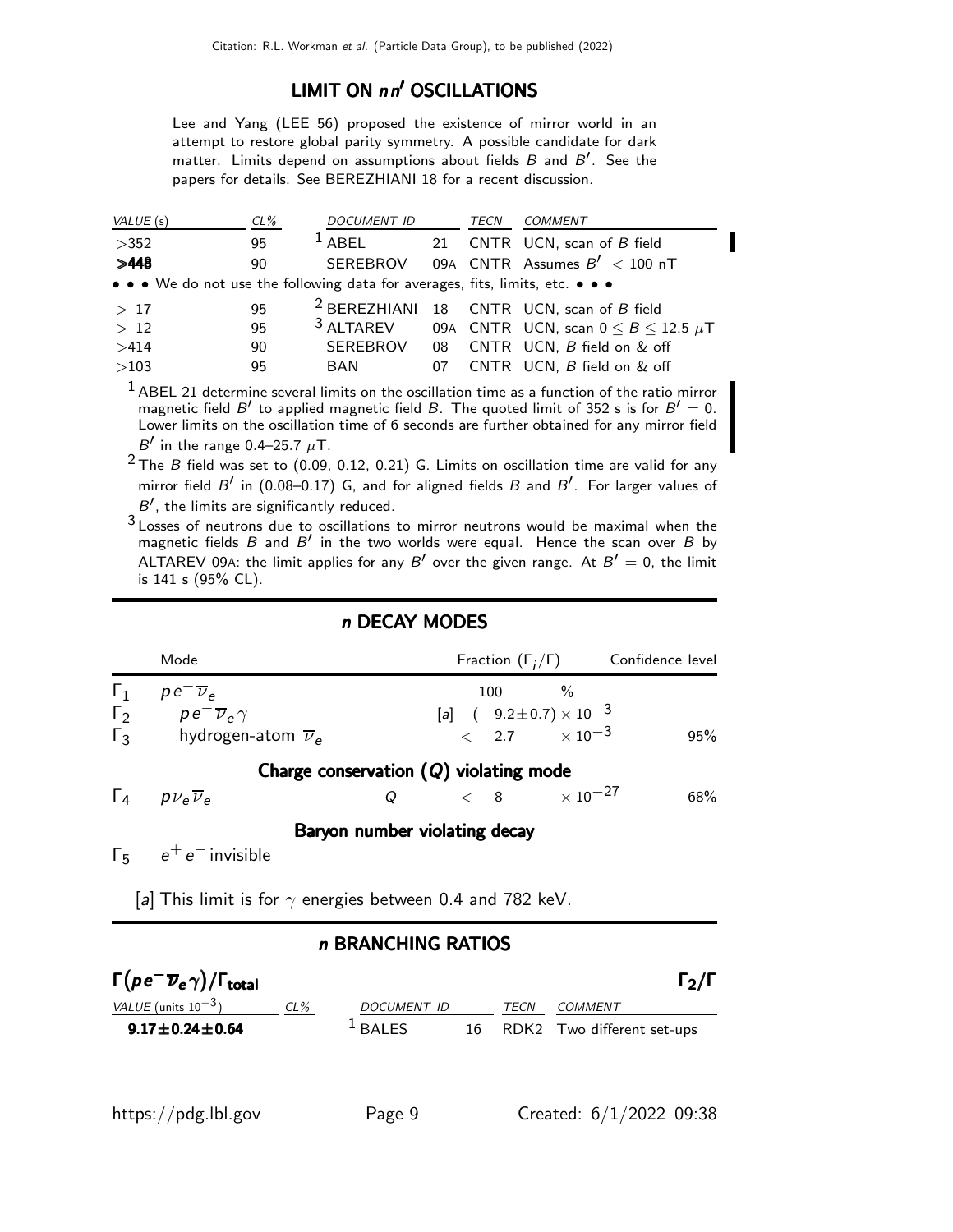• • • We do not use the following data for averages, fits, limits, etc. • • •

| $3.09 + 0.11 + 0.30$ |     | <sup>2</sup> COOPER |  | 10 CNTR See BALES 16                             |
|----------------------|-----|---------------------|--|--------------------------------------------------|
| $3.13 + 0.11 + 0.33$ |     | NICO.               |  | 06 CNTR See COOPER 10                            |
| <6.9                 | 90. | $3$ BECK            |  | 02 CNTR $\gamma$ , p, e <sup>-</sup> coincidence |

<sup>1</sup> BALES 16 gets a branching fraction of (5.82  $\pm$  0.23  $\pm$  0.62)  $\times$  10<sup>-3</sup> for a photon energy range 0.4 to 14.0 keV, and with a different detector array,  $(3.35 \pm 0.05 \pm 0.15) \times 10^{-3}$ for 14.1 to 782 keV. Our result above is the sum; the error on the sum is completely dominated by the error on the lower range.

<sup>2</sup> This COOPER 10 result is for  $\gamma$  energies between 15 and 340 keV.

 $3$  This BECK 02 limit is for  $\gamma$  energies between 35 and 100 keV.

# Γ(hydrogen-atom  $\overline{\nu}_e$ )/Γ<sub>total</sub> Γ3/Γ

| $\Gamma$ (hydrogen-atom $\overline{\nu}_e$ )/ $\Gamma_{total}$ |                                                                               |        |                   |  |             |                   |  |  |  |
|----------------------------------------------------------------|-------------------------------------------------------------------------------|--------|-------------------|--|-------------|-------------------|--|--|--|
| <i>VALUE</i>                                                   |                                                                               | $CL\%$ | DOCUMENT ID       |  | <i>TECN</i> | COMMENT           |  |  |  |
|                                                                | ${<}0.27 \times 10^{-2}$                                                      | 95.    | $^1$ CZARNECKI 18 |  |             | Lifetime analysis |  |  |  |
|                                                                | • • • We do not use the following data for averages, fits, limits, etc. • • • |        |                   |  |             |                   |  |  |  |
|                                                                | $<$ 3 $\times$ 10 <sup>-2</sup>                                               | 95.    | $2$ GREEN         |  | 90 RVUE     |                   |  |  |  |

 $1$  CZARNECKI 18 limit from an analysis of experimental discrepancies on the neutron lifetime and axial coupling applies as well to other possible exotic neutron decays.

 $^2$  GREEN 90 infers that  $\tau$ (hydrogen-atom $\overline{\nu}_e)>~3\times 10^4$  s by comparing neutron lifetime measurements made in storage experiments with those made in  $\beta$ -decay experiments. However, the result depends sensitively on the lifetime measurements, and does not of course take into account more recent measurements of same.

# $\Gamma(p\nu_e \overline{\nu}_e)/\Gamma_{\rm total}$  Γ<sub>4</sub>/Γ

Forbidden by charge conservation.

| <i>VALUE</i> |                                                                               | CL% | DOCUMENT ID TECN |  | <b>COMMENT</b>                                                                 |
|--------------|-------------------------------------------------------------------------------|-----|------------------|--|--------------------------------------------------------------------------------|
|              | $< 8 \times 10^{-27}$                                                         | 68  |                  |  | <sup>1</sup> NORMAN 96 RVUE $^{71}$ Ga $\rightarrow$ <sup>71</sup> Ge neutrals |
|              | • • • We do not use the following data for averages, fits, limits, etc. • • • |     |                  |  |                                                                                |
|              | ${<}9.7\times10^{-18}$                                                        | 90  | <b>ROY</b>       |  | 83 CNTR $^{113}$ Cd $\rightarrow$ $^{113m}$ Inneut.                            |
|              | ${<}7.9\times10^{-21}$                                                        |     | <b>VAIDYA</b>    |  | 83 CNTR ${}^{87}$ Rb $\rightarrow$ ${}^{87m}$ Srneut.                          |
|              | ${<}9 \times 10^{-24}$                                                        | 90  |                  |  | BARABANOV 80 CNTR ${}^{71}$ Ga $\rightarrow {}^{71}$ GeX                       |
|              | $<$ 3 $\times$ 10 $^{-19}$                                                    |     |                  |  | NORMAN 79 CNTR ${}^{87}$ Rb $\rightarrow {}^{87m}$ Srneut.                     |
|              |                                                                               |     |                  |  |                                                                                |

 $1$  NORMAN 96 gets this limit by attributing SAGE and GALLEX counting rates to the charge-nonconserving transition  $^{71}$ Ga  $\rightarrow$   $~^{71}$ Ge $+$ neutrals rather than to solar-neutrino reactions.

#### $\Gamma(e^+e^-)$  invisible $)/\Gamma_{\text{total}}$  and the contract of the contract of the contract of the contract of the contract of the contract of the contract of the contract of the contract of the contract of the contract of the cont /Γ<sub>total</sub> Γ<sub>5</sub>/Γ Baryon number violating decay

| <i>VALUE</i>                                                                  | $CL\%$       | <b>DOCUMENT ID</b> | TECN | <b>COMMENT</b>                            |
|-------------------------------------------------------------------------------|--------------|--------------------|------|-------------------------------------------|
| • • • We do not use the following data for averages, fits, limits, etc. • • • |              |                    |      |                                           |
| ${<}0.01$                                                                     | 90           | $1$ KLOPF          |      | 19 CNTR re-interpretation of              |
| $<$ 1 $\times$ 10 $^{-4}$                                                     | $90^{\circ}$ | $2$ SUN            |      | MUND 13<br>18 SPEC Ultracold n, polarized |

 $<sup>1</sup>$  KLOPF 19 value is for baryon number violating decay of neutron to electrons plus an</sup> invisible state,  $\chi$ . The limit is valid for KE( $e^+e^-$ ) range between 32 keV and 664 keV, strengthening to few  $\times$  10<sup>-4</sup> above approximately 100 keV.

 $2$  SUN 18 value is for baryon number violating decay of neutron to electrons plus an invisible state,  $\chi$ . The limit is valid for 644 keV > KE( $e^+e^-$ ) > 100 keV. Assuming this decay  $\chi$ ee is the only allowed  $\chi$  decay channel, a 0.01 BR is ruled out for 644 keV  $>$  E( $e^+e^-$ )  $> 100$  keV at over  $5\sigma$ .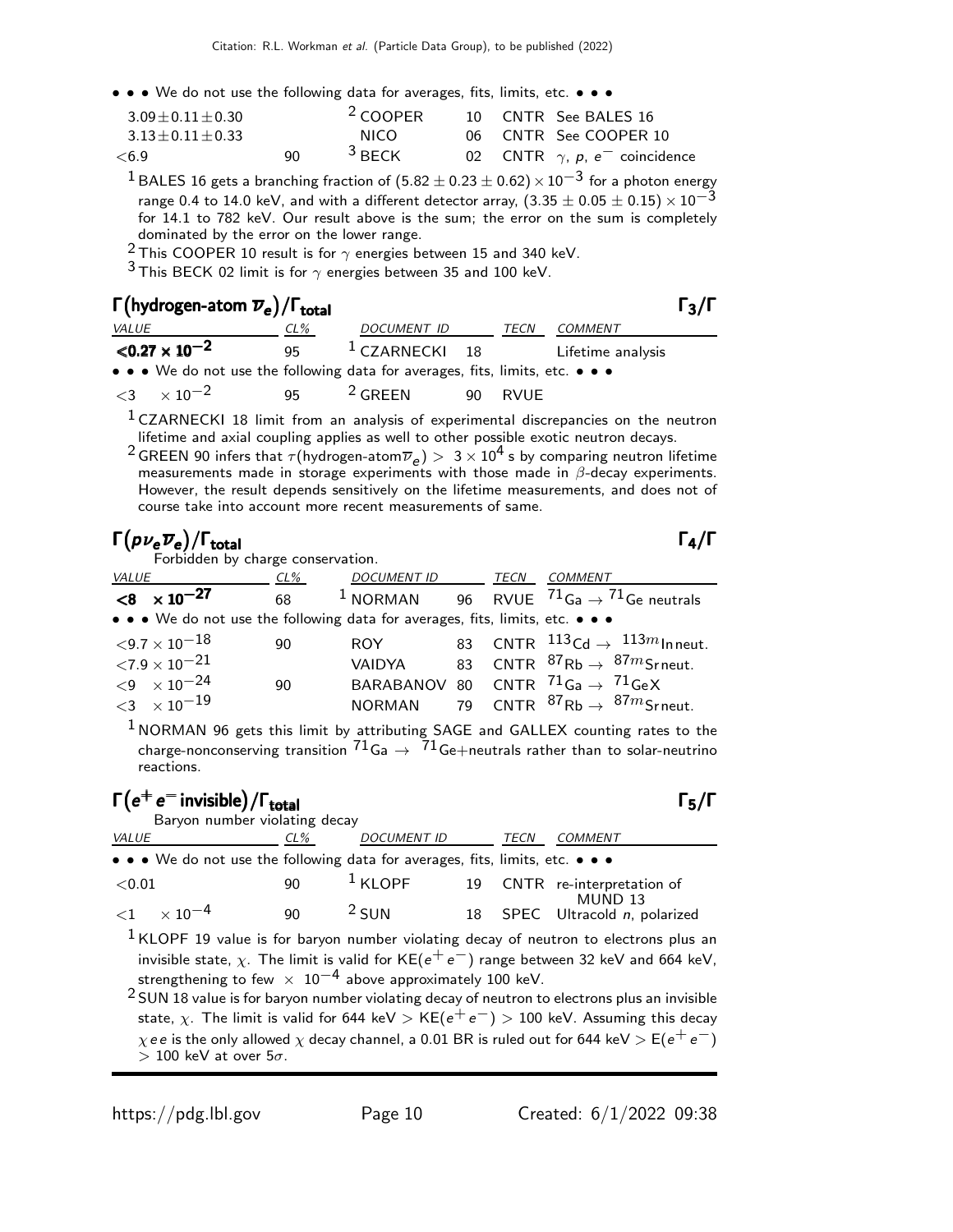# See the related review(s):

[Baryon Decay Parameters](http://pdg.lbl.gov/2022/reviews/rpp2021-rev-baryon-semileptonic-decay.pdf)

## $n \to p e^- \overline{\nu}_e$  DECAY PARAMETERS

See the above "Note on Baryon Decay Parameters." For discussions of recent results, see the references cited at the beginning of the section on the neutron mean life. For discussions of the values of the weak coupling constants  $g_A$  and  $g_V$  obtained using the neutron lifetime and asymmetry parameter A, comparisons with other methods of obtaining these constants, and implications for particle physics and for astrophysics, see DUBBERS 91 and WOOLCOCK 91. For tests of the V −A theory of neutron decay, see EROZOLIMSKII 91B, MOSTOVOI 96, NICO 05, SEV-ERIJNS 06, and ABELE 08.

| $\lambda \equiv g_A / g_V$                                                    |                        |                 |             |                                                                         |
|-------------------------------------------------------------------------------|------------------------|-----------------|-------------|-------------------------------------------------------------------------|
| VALUE                                                                         | DOCUMENT ID            |                 | TECN        | COMMENT                                                                 |
| $-1.2754 \pm 0.0013$                                                          |                        |                 |             | <b>OUR AVERAGE</b> Error includes scale factor of 2.7. See the ideogram |
| below.                                                                        |                        |                 |             |                                                                         |
| $-1.2796$<br>± 0.0062                                                         | $1$ HASSAN             | 21              | <b>SPEC</b> | Proton recoil spectrum                                                  |
| $-1.2677 \pm 0.0028$                                                          | $2$ BECK               | 20              | <b>SPEC</b> | Proton recoil spectrum                                                  |
| $-1.27641 \pm 0.00045 \pm 0.00033$                                            | <sup>3</sup> MAERKISCH | 19              | <b>SPEC</b> | pulsed cold n, polarized                                                |
| $-1.2772 \pm 0.0020$                                                          | <sup>4</sup> BROWN     | 18              | <b>UCNA</b> | Ultracold n, polarized                                                  |
| $+0.0010$<br>$-1.2748 \pm 0.0008$<br>$-0.0011$                                | <sup>5</sup> MUND      | 13              | <b>SPEC</b> | Cold n, polarized                                                       |
| $-1.275$<br>$\pm 0.015$<br>± 0.006                                            | <b>SCHUMANN</b>        | 08              | <b>CNTR</b> | Cold n, polarized                                                       |
| ± 0.0007<br>$-1.2686 \pm 0.0046$                                              | <sup>6</sup> MOSTOVOI  | 01              | <b>CNTR</b> | A and $B \times$ polariza-                                              |
| $-1.266$<br>± 0.004                                                           | <b>LIAUD</b>           | 97              | <b>TPC</b>  | tions<br>Cold n, polarized, A                                           |
| $-1.2594$<br>± 0.0038                                                         | <sup>7</sup> YEROZLIM  | 97              | <b>CNTR</b> | Cold n, polarized, A                                                    |
| $-1.262$<br>± 0.005                                                           | <b>BOPP</b>            | 86              | <b>SPEC</b> | Cold n, polarized, A                                                    |
| • • • We do not use the following data for averages, fits, limits, etc. • • • |                        |                 |             |                                                                         |
| $-1.27607 \pm 0.00068$                                                        | $8$ SAUL               | 20              | <b>SPEC</b> | Cold n, polarized, A                                                    |
| $-1.284$<br>± 0.014                                                           | 9<br><b>DARIUS</b>     | 17              | <b>SPEC</b> | Cold n, unpolarized                                                     |
| $-1.2755 \pm 0.0030$                                                          | 10 MENDENHALL13        |                 | <b>UCNA</b> | See BROWN 18                                                            |
| $-1.27590 \pm 0.00239 \, {+}\, 0.00331 \ -0.00377$                            | <sup>11</sup> PLASTER  | 12              |             | UCNA See MENDENHALL 13                                                  |
| $-1.27590 + 0.00409$<br>$-0.00445$                                            | LIU                    | 10              | UCNA        | See PLASTER 12                                                          |
| ± 0.0019<br>$-1.2739$                                                         | 12 ABELE               | 02              | <b>SPEC</b> | See MUND 13                                                             |
| $-1.274$<br>± 0.003                                                           | <b>ABELE</b>           | 97 <sub>D</sub> | <b>SPEC</b> | Cold n, polarized, A                                                    |
| $-1.266$<br>± 0.004                                                           | SCHRECK                | 95              | <b>TPC</b>  | See LIAUD 97                                                            |
| $-1.2544$<br>± 0.0036                                                         | EROZOLIM               | 91              | <b>CNTR</b> | See YEROZOLIM-<br><b>SKY 97</b>                                         |
| $-1.226$<br>± 0.042                                                           | <b>MOSTOVOY</b>        | 83              | <b>RVUE</b> |                                                                         |
| $-1.261$<br>$\pm 0.012$                                                       | EROZOLIM               | 79              | <b>CNTR</b> | Cold n, polarized, A                                                    |
| $-1.259$<br>$\pm 0.017$                                                       | 13 STRATOWA            | 78              | <b>CNTR</b> | $p$ recoil spectrum, $a$                                                |
| $-1.263$<br>$\pm 0.015$                                                       | EROZOLIM               | 77              | <b>CNTR</b> | See EROZOLIMSKII 79                                                     |
| $-1.250$<br>± 0.036                                                           | 13 DOBROZE             | 75              | <b>CNTR</b> | See STRATOWA 78                                                         |
| $-1.258$<br>$\pm 0.015$                                                       | 14<br><b>KROHN</b>     | 75              | <b>CNTR</b> | Cold n, polarized, A                                                    |
| $-1.263$<br>$\pm 0.016$                                                       | 15<br><b>KROPF</b>     | 74              | <b>RVUE</b> | $n$ decay alone                                                         |
| $-1.250$<br>± 0.009                                                           | $15$ KROPF             | 74              | <b>RVUE</b> | $n$ decay + nuclear ft                                                  |

ι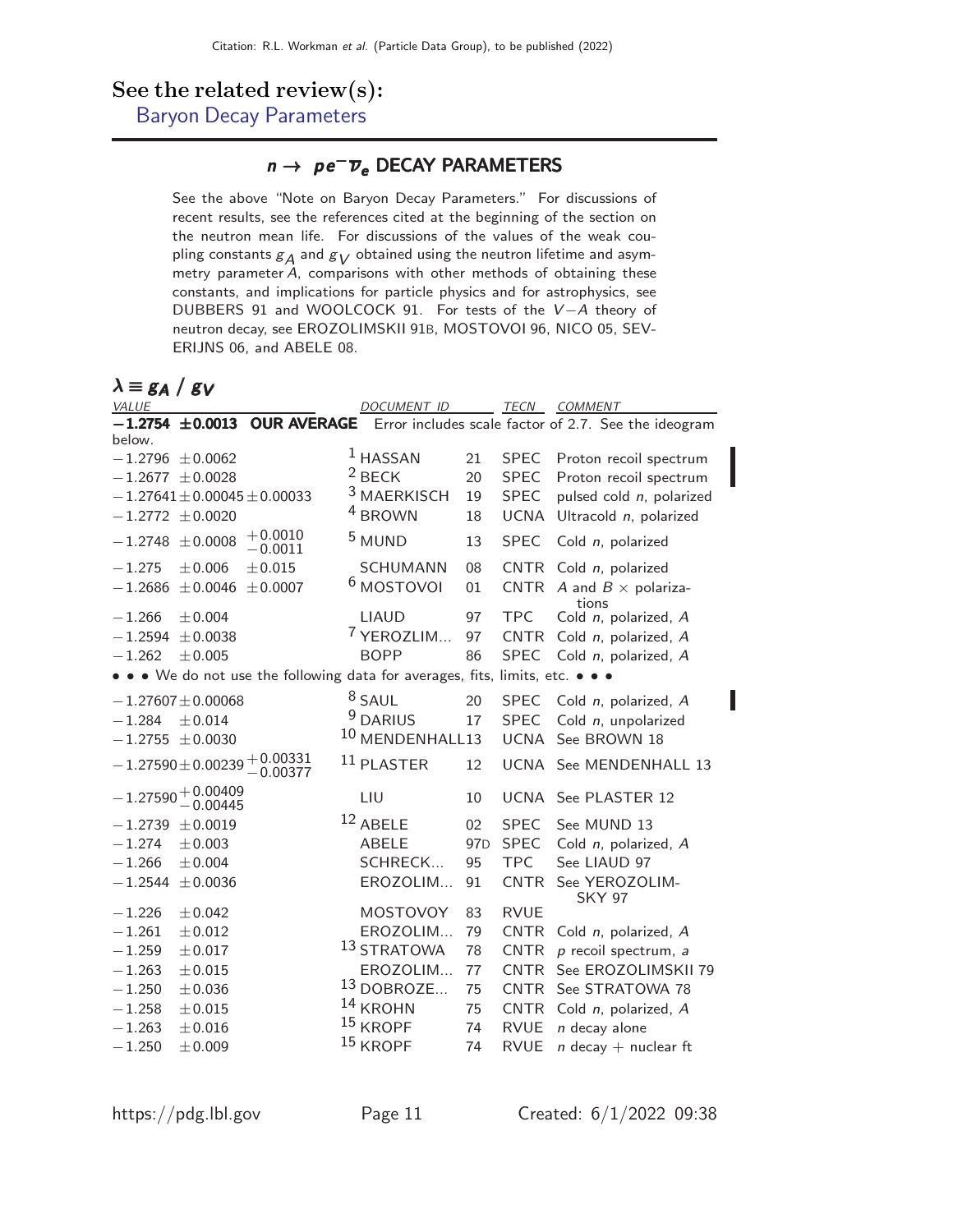

- $1$  HASSAN 21 include earlier data of DARIUS 17. The value is extracted from the angular correlation coefficient a.
- <sup>2</sup> BECK 20 calculates this value from the measurement of the  $\beta$ -decay  $e^{-\overline{\nu}}e$  angular correlation coefficient a.
- $3$  MAERKISCH 19 gets  $A = -0.11985 \pm 0.00017 \pm 0.00012$ .
- 4 BROWN 18 gets  $A = -0.12054 \pm 0.00044 \pm 0.00068$  and  $\lambda = -1.2783 \pm 0.0022$ . We quote the combined values that include the earlier UCNA measurements (MENDEN-HALL 13).
- 5 This MUND 13 value includes earlier PERKEO II measurements (ABELE 02 and ABELE 97D).
- $6$  MOSTOVOI 01 measures the two P-odd correlations A and B, or rather SA and SB, where  $S$  is the  $n$  polarization, in free neutron decay.
- <sup>7</sup> YEROZOLIMSKY 97 makes a correction to the EROZOLIMSKII 91 value.
- <sup>8</sup> SAUL 20 quote this value of  $\lambda$  under the SM assumption of the Fierz term  $b = 0$ . In a combined fit authors extract a value of  $\lambda = -1.2792 \pm 0.0060$ .
- $9$  DARIUS 17 calculates this value from the measurement of the a parameter (see below). Data is included in HASSAN 21.
- 10 MENDENHALL 13 gets  $A = -0.11954 \pm 0.00055 \pm 0.00098$  and  $\lambda = -1.2756 \pm 0.00098$ 0.0030. We quote the nearly identical values that include the earlier UCNA measurement (PLASTER 12), with a correction to that result.
- $11$  This PLASTER 12 value is identical with that given in LIU 10, but the experiment is now described in detail.
- $^{12}$  This is the combined result of ABELE 02 and ABELE 97D.
- 13 These experiments measure the absolute value of  $g_A/g_V$  only.
- 14 KROHN 75 includes events of CHRISTENSEN 70.
- <sup>15</sup> KROPF 74 reviews all data through 1972.  $\lambda \equiv g_A / g_V$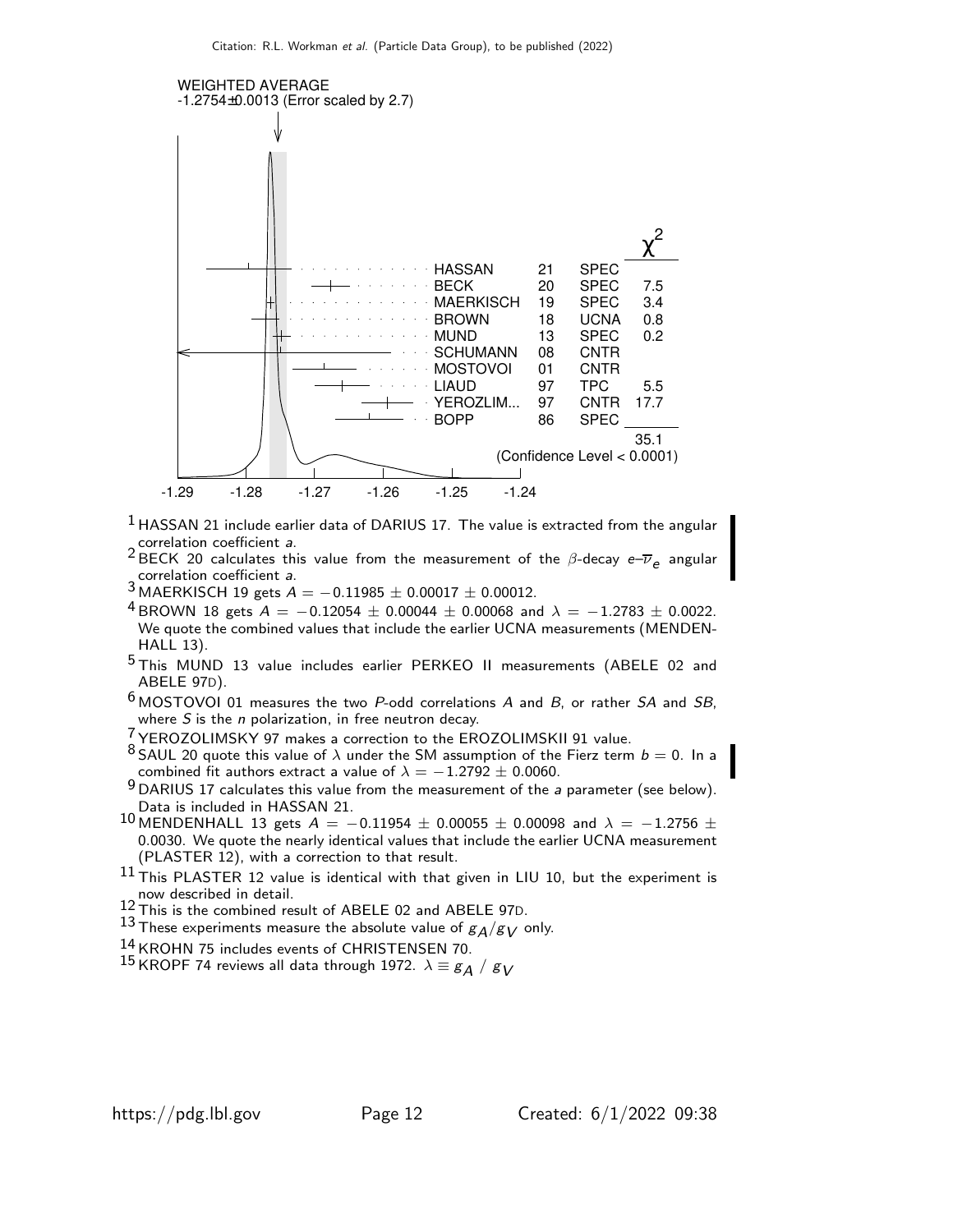# e<sup>-</sup> ASYMMETRY PARAMETER A

This is the neutron-spin electron-momentum correlation coefficient. Unless otherwise noted, the values are corrected for radiative effects and weak magnetism. In the Standard Model,  $A$  is related to  $\lambda \equiv g_A/g_V$  by  $A = -2$   $\lambda$   $(\lambda + 1)$   $\cancel{/}$   $(1 + 3\lambda^2)$ ; this assumes that  $\mathcal{g}_{A}$  and  $\mathcal{g}_{V}$  are real.

| ັ∕น<br>VALUE                                                                      | <b>DOCUMENT ID</b>        |                 | TECN        | <b>COMMENT</b>                  |
|-----------------------------------------------------------------------------------|---------------------------|-----------------|-------------|---------------------------------|
| -0.11958±0.00021 OUR AVERAGE Error includes scale factor of 1.2. See the ideogram |                           |                 |             |                                 |
| below.                                                                            |                           |                 |             |                                 |
| $-0.11985 \pm 0.00017 \pm 0.00012$                                                | <sup>1</sup> MAERKISCH    | 19              | <b>SPEC</b> | pulsed cold $n$ , polarized     |
| $-0.12015 \pm 0.00034 \pm 0.00063$                                                | <sup>2</sup> BROWN        | 18              | <b>UCNA</b> | Ultracold n, polarized          |
| $-0.11926 \pm 0.00031 \, +0.00036 \ -0.00042$                                     | <sup>3</sup> MUND         | 13              | <b>SPEC</b> | Cold n, polarized               |
| $-0.1160 \pm 0.0009 \pm 0.0012$                                                   | <b>LIAUD</b>              | 97              | <b>TPC</b>  | Cold n, polarized               |
| $-0.1135 \pm 0.0014$                                                              | <sup>4</sup> YEROZLIM     | 97              | <b>CNTR</b> | Cold n, polarized               |
| $-0.1146 \pm 0.0019$                                                              | <b>BOPP</b>               | 86              | <b>SPEC</b> | Cold n, polarized               |
| • • • We do not use the following data for averages, fits, limits, etc. • • •     |                           |                 |             |                                 |
| $-0.11972 \pm 0.00025$                                                            | <sup>5</sup> SAUL         | 20              | <b>SPEC</b> | Cold n, polarized               |
| $-0.11952 \pm 0.00110$                                                            | <sup>6</sup> MENDENHALL13 |                 |             | UCNA See BROWN 18               |
| $-0.11966 \pm 0.00089 \, {}^{+\, 0.00123}_{-\, 0.00140}$                          | <sup>7</sup> PLASTER      | 12              |             | UCNA See MENDENHALL 13          |
| $-0.11966 \pm 0.00089 \, {+}\, 0.00123 \ -0.00140$                                | LIU                       | 10              |             | UCNA See PLASTER 12             |
| $-0.1138 \pm 0.0046$<br>± 0.0021                                                  | <b>PATTIE</b>             | 09              | <b>SPEC</b> | Ultracold n, polarized          |
| $-0.1189 \pm 0.0007$                                                              | $8$ ABELE                 | 02              | <b>SPEC</b> | See MUND 13                     |
| $-0.1168 \pm 0.0017$                                                              | 9<br><b>MOSTOVOI</b>      | 01              | <b>CNTR</b> | Inferred                        |
| $-0.1189 \pm 0.0012$                                                              | <b>ABELE</b>              | 97 <sub>D</sub> | <b>SPEC</b> | Cold n, polarized               |
| $-0.1160 \pm 0.0009 \pm 0.0011$                                                   | SCHRECK                   | 95              | TPC.        | See LIAUD 97                    |
| $-0.1116 \pm 0.0014$                                                              | EROZOLIM                  | 91              | <b>CNTR</b> | See YEROZOLIM-<br><b>SKY 97</b> |
| $-0.114$<br>± 0.005                                                               | <sup>10</sup> EROZOLIM    | 79              | <b>CNTR</b> | Cold n, polarized               |
| $-0.113$<br>± 0.006                                                               | $10$ KROHN                | 75              | <b>CNTR</b> | Cold n, polarized               |

<sup>1</sup> MAERKISCH 19 further derive a value for the CKM-element  $|V_{ud}| = 0.97351 \pm 0.00060$ , using  $\tau_n = 879.7(8)$  sec and the relation from CZARNECKI 18.

<sup>2</sup> BROWN 18 gets  $A = -0.12054 \pm 0.00044 \pm 0.00068$  and  $\lambda = -1.2783 \pm 0.0022$ . We quote the combined values that include the earlier UCNA measurements (MENDEN-HALL 13).

3 This MUND 13 value includes earlier PERKEO II measurements (ABELE 02 and ABELE 97D), with a correction to those results.

4 YEROZOLIMSKY 97 makes a correction to the EROZOLIMSKII 91 value.

- $5$  Under the SM assumption that the Fierz term  $b = 0$ , SAUL 20 obtain the quoted asymmetry parameter A and  $\lambda = -1.27607 \pm 0.00068$ . In a combined fit authors extract the values  $A = -0.1209 \pm 0.0015$ ,  $\lambda = -1.2792 \pm 0.0060$ , and  $b = 0.017 \pm 0.021$ .
- $^{6}$  MENDENHALL 13 gets  $A = -0.11954 \pm 0.00055 \pm 0.00098$  and  $\lambda = -1.2756 \pm 0.00098$ 0.0030. We quote the nearly identical values that include the earlier UCNA measurement (PLASTER 12), with a correction to that result.
- $7$  This PLASTER 12 value is identical with that given in LIU 10, but the experiment is now described in detail. 8 This is the combined result of ABELE 02 and ABELE 97D.

9 MOSTOVOI 01 calculates this from its measurement of  $\lambda = g_A/g_V$  above.

 $10$  These results are not corrected for radiative effects and weak magnetism, but the corrections are small compared to the errors.

П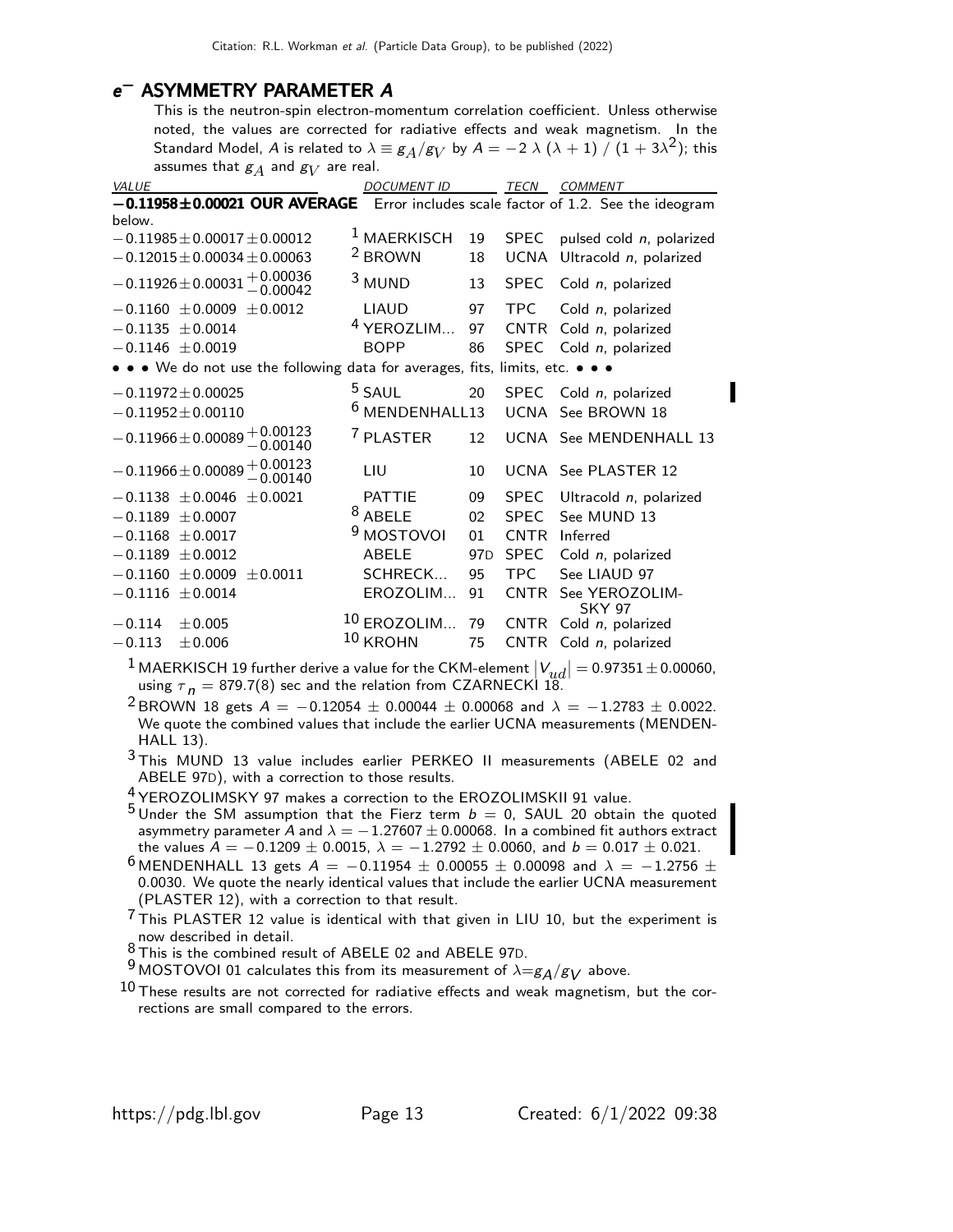

 $e^-$  asymmetry parameter  $A$ 

#### $\overline{\nu}_e$  ASYMMETRY PARAMETER B

This is the neutron-spin antineutrino-momentum correlation coefficient. In the Standard Model,  $B$  is related to  $\lambda\equiv g_A/g_V$  by  $B=2\lambda(\lambda-1)\mathbin{/} (1+3\lambda^2)$ ; this assumes that  $\mathcal{g}_A$  and  $\mathcal{g}_V$  are real.

| <b>VALUE</b>                                                                  | <i>DOCUMENT ID</i>                     |  | TECN | <b>COMMENT</b>                       |  |  |  |
|-------------------------------------------------------------------------------|----------------------------------------|--|------|--------------------------------------|--|--|--|
| $0.9807 \pm 0.0030$ OUR AVERAGE                                               | See the ideogram below.                |  |      |                                      |  |  |  |
| $0.9802 \pm 0.0034 \pm 0.0036$                                                |                                        |  |      | SCHUMANN 07 CNTR Cold n, polarized   |  |  |  |
| $0.967 \pm 0.006 \pm 0.010$                                                   |                                        |  |      | KREUZ 05 CNTR Cold n, polarized      |  |  |  |
| $0.9801 \pm 0.0046$                                                           |                                        |  |      | SEREBROV 98 CNTR Cold n, polarized   |  |  |  |
| $0.9894 \pm 0.0083$                                                           |                                        |  |      | KUZNETSOV 95 CNTR Cold n, polarized  |  |  |  |
| $1.00 \pm 0.05$                                                               |                                        |  |      | CHRISTENSEN70 CNTR Cold n, polarized |  |  |  |
| $0.995 \pm 0.034$                                                             |                                        |  |      | EROZOLIM 70C CNTR Cold n, polarized  |  |  |  |
| • • • We do not use the following data for averages, fits, limits, etc. • • • |                                        |  |      |                                      |  |  |  |
| $0.9876 \pm 0.0004$                                                           | <sup>1</sup> MOSTOVOI 01 CNTR Inferred |  |      |                                      |  |  |  |

<sup>1</sup> MOSTOVOI 01 calculates this from its measurement of  $\lambda = g_A/g_V$  above.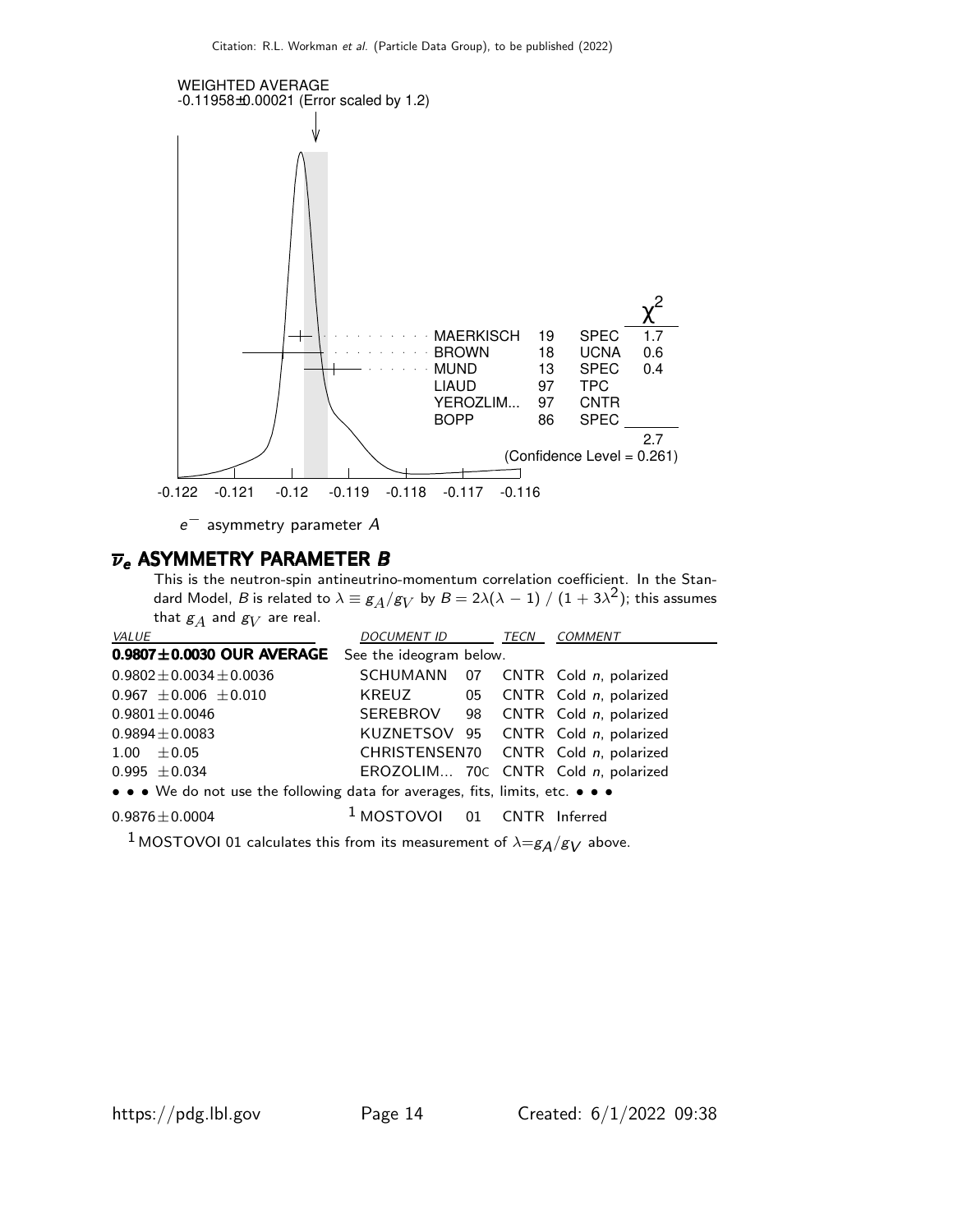

 $\overline{\nu}_e$  ASYMMETRY PARAMETER B

#### PROTON ASYMMETRY PARAMETER C

Describes the correlation between the neutron spin and the proton momentum. In the Standard Model, C is related to  $\lambda \equiv g_A/g_V$  by  $C = -x_c$   $(A + B) = x_c$  4 $\lambda/(1 +$ 3 $\lambda^2$ ), where  $x_c=$  0.27484 is a kinematic factor; this assumes that  $\overline{\mathcal{g}_A}$  and  $\overline{\mathcal{g}_V}$  are real.

| <i>VALUE</i>                    | <i>DOCUMENT ID</i> | TECN | COMMENT                            |
|---------------------------------|--------------------|------|------------------------------------|
| $-0.2377 \pm 0.0010 \pm 0.0024$ |                    |      | SCHUMANN 08 CNTR Cold n, polarized |

#### $e$ - $\overline{\nu}_e$  ANGULAR CORRELATION COEFFICIENT a

For a review of past experiments and plans for future measurements of the a parameter, see WIETFELDT 05. In the Standard Model, *a* is related to  $\lambda \equiv g_A/g_V$  by  $a = (1, 1)$ 

| $(1-\lambda^2)$ / $(1+3\lambda^2)$ ; this assumes that $g_A$ and $g_V$ are real.                                                                                               |                       |    |      |                                                |  |  |
|--------------------------------------------------------------------------------------------------------------------------------------------------------------------------------|-----------------------|----|------|------------------------------------------------|--|--|
| VALUE                                                                                                                                                                          | <b>DOCUMENT ID</b>    |    | TECN | COMMENT                                        |  |  |
| $-0.1049 \pm 0.0013$ OUR AVERAGE Error includes scale factor of 1.8. See the ideogram                                                                                          |                       |    |      |                                                |  |  |
| below.                                                                                                                                                                         |                       |    |      |                                                |  |  |
| $-0.10782 \pm 0.00124 \pm 0.00133$                                                                                                                                             | $1$ HASSAN            | 21 |      | SPEC Proton recoil spectrum                    |  |  |
| $-0.10430 \pm 0.00084$                                                                                                                                                         | BECK                  | 20 |      | SPEC Proton recoil spectrum                    |  |  |
| $-0.1054 \pm 0.0055$                                                                                                                                                           | <b>BYRNE</b>          | 02 |      | SPEC Proton recoil spectrum                    |  |  |
| $-0.1017 \pm 0.0051$                                                                                                                                                           | <b>STRATOWA</b>       | 78 |      | CNTR Proton recoil spectrum                    |  |  |
| $-0.091 \pm 0.039$                                                                                                                                                             | <b>GRIGOREV</b>       | 68 |      | SPEC Proton recoil spectrum                    |  |  |
|                                                                                                                                                                                |                       |    |      |                                                |  |  |
| • • • We do not use the following data for averages, fits, limits, etc. • • •                                                                                                  |                       |    |      |                                                |  |  |
| $-0.1090 \pm 0.0030 \pm 0.0028$                                                                                                                                                |                       |    |      | $2$ DARIUS 17 SPEC Cold <i>n</i> , unpolarized |  |  |
| $-0.1045 \pm 0.0014$                                                                                                                                                           | <sup>3</sup> MOSTOVOI |    |      | 01 CNTR Inferred                               |  |  |
| $1$ The result of HASSAN 21 includes the data of DARIUS 17, and thus supersedes those<br>entries. HASSAN 21 uses the asymmetry in time-of-flight between the beta electron and |                       |    |      |                                                |  |  |

recoil proton in delayed coincidence.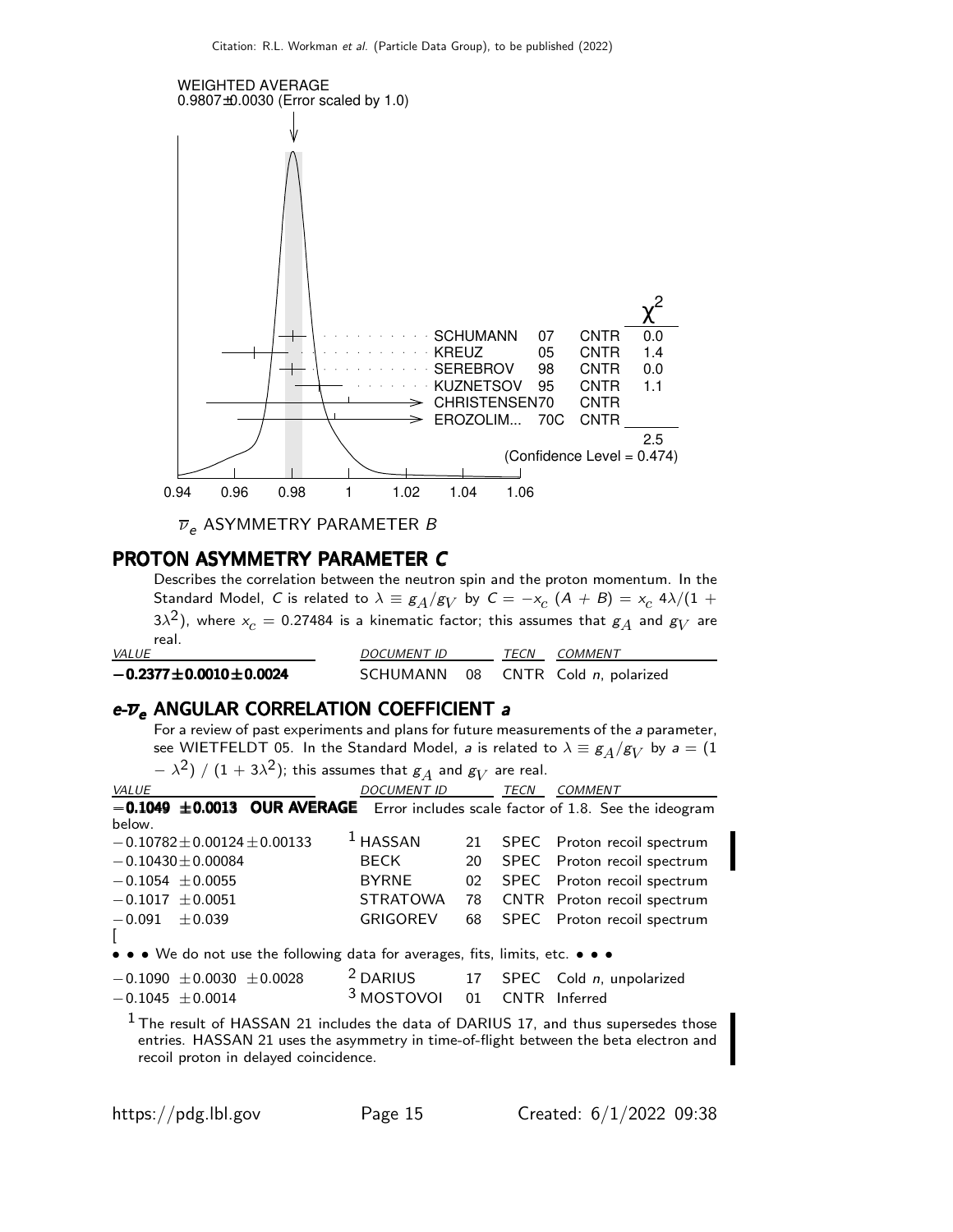$2$  DARIUS 17 exploits a "wishbone" correlation, where the  $p$  time of flight is correlated with the momentum of the electron in delayed coincidence. Data is included in HASSAN 21.  $^3$  MOSTOVOI 01 calculates this from its measurement of  $\lambda = g_A/g_V$  above.



 $e$ - $\overline{\nu}_e$  Angular correlation coefficient a

## $\phi_{AV}$ , PHASE OF  $g_A$  RELATIVE TO  $g_V$

Time reversal invariance requires this to be 0 or  $180^\circ$ . This is related to D given in the next data block and  $\lambda \ \equiv \ g_{\cal A}/g_{\cal V}$  by  $\sin(\phi_{\cal A V}) \ \equiv \ D(1+3\lambda^2)/2|\lambda|;$  this assumes that  $\mathcal{g}_A$  and  $\mathcal{g}_V$  are real.

| VALUE (°)                                                                     | $CL\%$ | DOCUMENT ID TECN        |  | COMMENT                                    |
|-------------------------------------------------------------------------------|--------|-------------------------|--|--------------------------------------------|
| $180.017 \pm 0.026$ OUR AVERAGE                                               |        | See the ideogram below. |  |                                            |
| $180.012 \pm 0.028$                                                           | 68     | CHUPP                   |  | 12 CNTR Cold <i>n</i> , polarized $> 91\%$ |
| $180.04 \pm 0.09$                                                             |        | SOLDNER                 |  | 04 CNTR Cold n, polarized                  |
| $180.08 \pm 0.13$                                                             |        | LISING                  |  | 00 $\text{CNTR}$ Polarized $> 93\%$        |
| • • • We do not use the following data for averages, fits, limits, etc. • • • |        |                         |  |                                            |
| $180.013 \pm 0.028$                                                           |        | MUMM 11                 |  | CNTR See CHUPP 12                          |
| $179.71 \pm 0.39$                                                             |        |                         |  | EROZOLIM 78 CNTR Cold n, polarized         |
| $180.35 \pm 0.43$                                                             |        |                         |  | EROZOLIM 74 CNTR Cold n, polarized         |
| $181.1 + 1.3$                                                                 |        | $1$ KROPF               |  | 74 RVUE <i>n</i> decay                     |
| $180.14 \pm 0.22$                                                             |        |                         |  | STEINBERG 74 CNTR Cold n, polarized        |
| $1.70000 - 1.$                                                                |        |                         |  |                                            |

1 KROPF 74 reviews all data through 1972.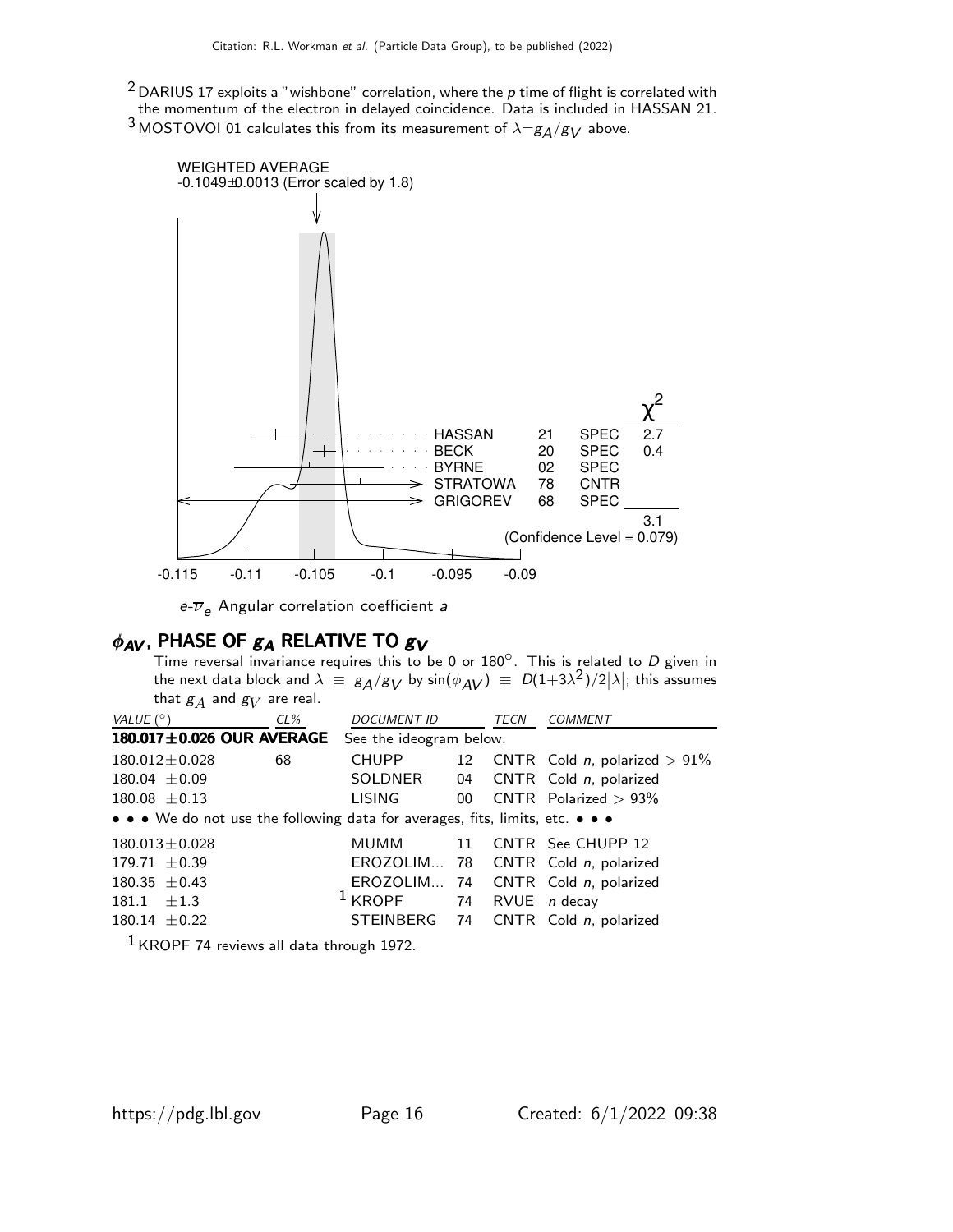

 $\phi_{\mathsf{AV}}$ , PHASE OF  $g_{\mathsf{A}}$  RELATIVE TO  $g_{\mathsf{V}}({^\circ})$ 

## TRIPLE CORRELATION COEFFICIENT D

These are measurements of the component of  $n$  spin perpendicular to the decay plane in  $\beta$  decay. Should be zero if  $T$  invariance is not violated.

| VALUE (units $10^{-4}$ )                                                      | <b>DOCUMENT ID</b> | TECN | <b>COMMENT</b>                         |
|-------------------------------------------------------------------------------|--------------------|------|----------------------------------------|
| $-$ 1.2 $\pm$ 2.0 OUR AVERAGE See the ideogram below.                         |                    |      |                                        |
| $-0.94\pm 1.89\pm 0.97$                                                       | <b>CHUPP</b>       |      | 12 CNTR Cold n, polarized $> 91\%$     |
| $-2.8 \pm 6.4 \pm 3.0$                                                        | SOLDNER            |      | 04 CNTR Cold n, polarized              |
| $-6$ +12 +5                                                                   | LISING             |      | 00 CNTR Polarized $> 93\%$             |
| • • • We do not use the following data for averages, fits, limits, etc. • • • |                    |      |                                        |
| $-0.96\pm 1.89\pm 1.01$                                                       |                    |      | MUMM 11 CNTR See CHUPP 12              |
| ±30<br>$+22$                                                                  |                    |      | EROZOLIM 78 CNTR Cold n, polarized     |
| $-27 \pm 50$                                                                  |                    |      | $1$ EROZOLIM 74 CNTR Cold n, polarized |
| $-11$<br>$+17$                                                                |                    |      | STEINBERG 74 CNTR Cold n, polarized    |

1 EROZOLIMSKII 78 says asymmetric proton losses and nonuniform beam polarization may give a systematic error up to  $30 \times 10^{-4}$ , thus increasing the EROZOLIMSKII 74 error to  $50 \times 10^{-4}$ . STEINBERG 74 and STEINBERG 76 estimate these systematic errors to be insignificant in their experiment.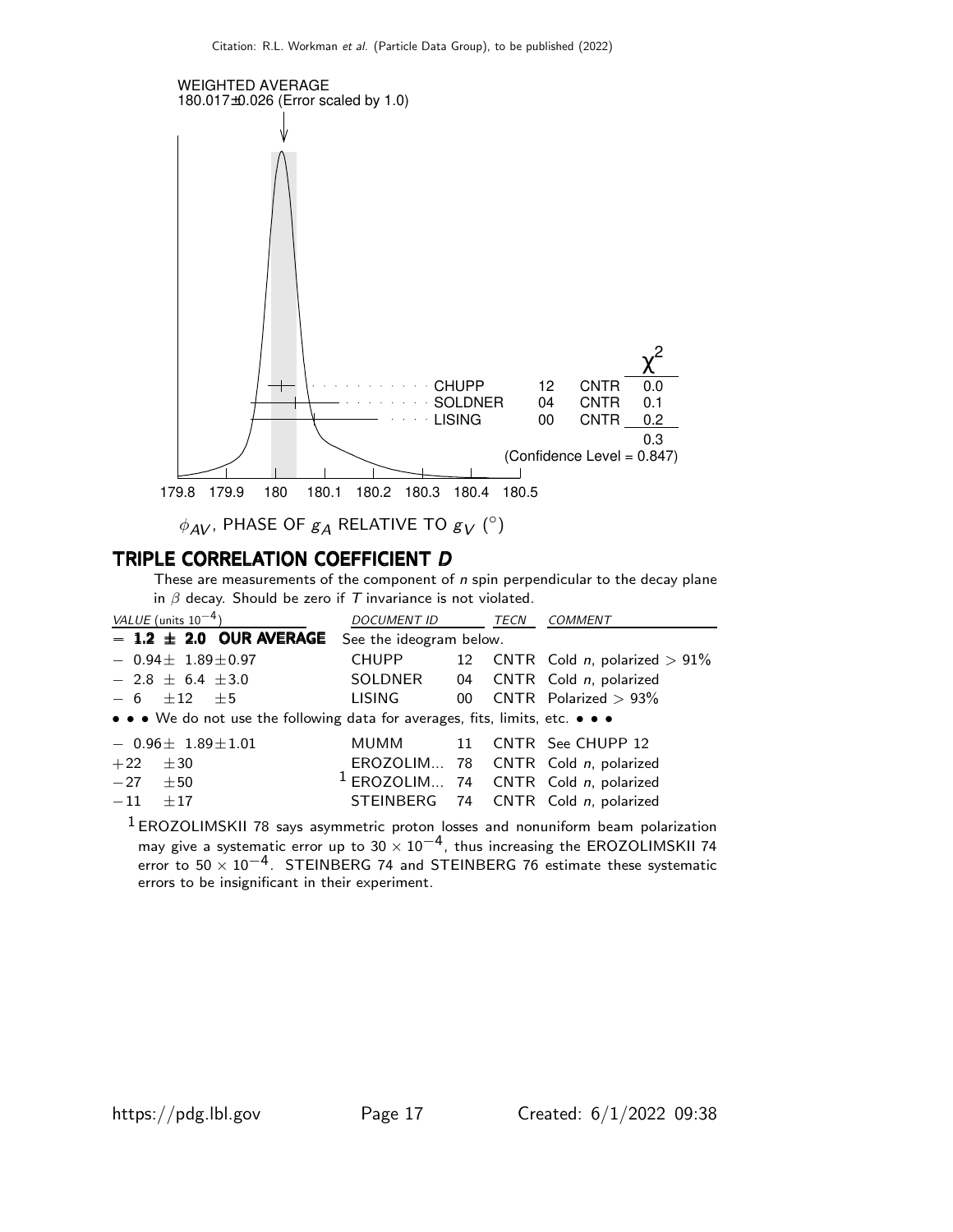

TRIPLE CORRELATION COEFFICIENT  $D$  (units 10<sup>-4</sup>)

#### TRIPLE CORRELATION COEFFICIENT R

Another test of time-reversal invariance. R measures the polarization of the electron in the direction perpendicular to the plane defined by the neutron spin and the electron momentum.  $R = 0$  for T invariance.

| <i>VALUE</i>                                                                                                          | <i>DOCUMENT ID</i> | TECN | COMMENT                  |
|-----------------------------------------------------------------------------------------------------------------------|--------------------|------|--------------------------|
| $+0.004 \pm 0.012 \pm 0.005$                                                                                          | $^1$ KOZELA        |      | 12 CNTR Mott polarimeter |
| $\bullet \bullet \bullet$ We do not use the following data for averages, fits, limits, etc. $\bullet \bullet \bullet$ |                    |      |                          |
| $+0.008 \pm 0.015 \pm 0.005$                                                                                          | KOZFI A            |      | 09 CNTR See KOZELA 12    |

 $<sup>1</sup>$  KOZELA 12 also measures the polarization of the electron along the direction of the</sup> neutron spin. This is nonzero in the Standard Model; the correlation coefficient is  $N =$  $+0.067 \pm 0.011 \pm 0.004$ .

#### FIERZ INTERFERENCE TERM b

The coefficient of the Fierz interference term, b, probes additional contributions to the differential decay rate of the neutron from scalar or tensor current interactions, beyond the Standard Model.

| <i>VALUE</i>                                                                                                                                                                                                                                                       | <i>DOCUMENT ID</i> | TECN | <i>COMMENT</i>            |
|--------------------------------------------------------------------------------------------------------------------------------------------------------------------------------------------------------------------------------------------------------------------|--------------------|------|---------------------------|
| $0.017 \pm 0.020 \pm 0.003$                                                                                                                                                                                                                                        | $1$ SAUL           |      | 20 SPEC Cold n, polarized |
| $1$ In a combined fit SAUL 20 extract this best fit value of the Fierz interference term b and<br>the values $A = -0.1209 \pm 0.0015$ and $\lambda = -1.2792 \pm 0.0060$ . For b it translates into<br>a 90% CL region of $-0.018 < b < 0.052$ as a function of A. |                    |      |                           |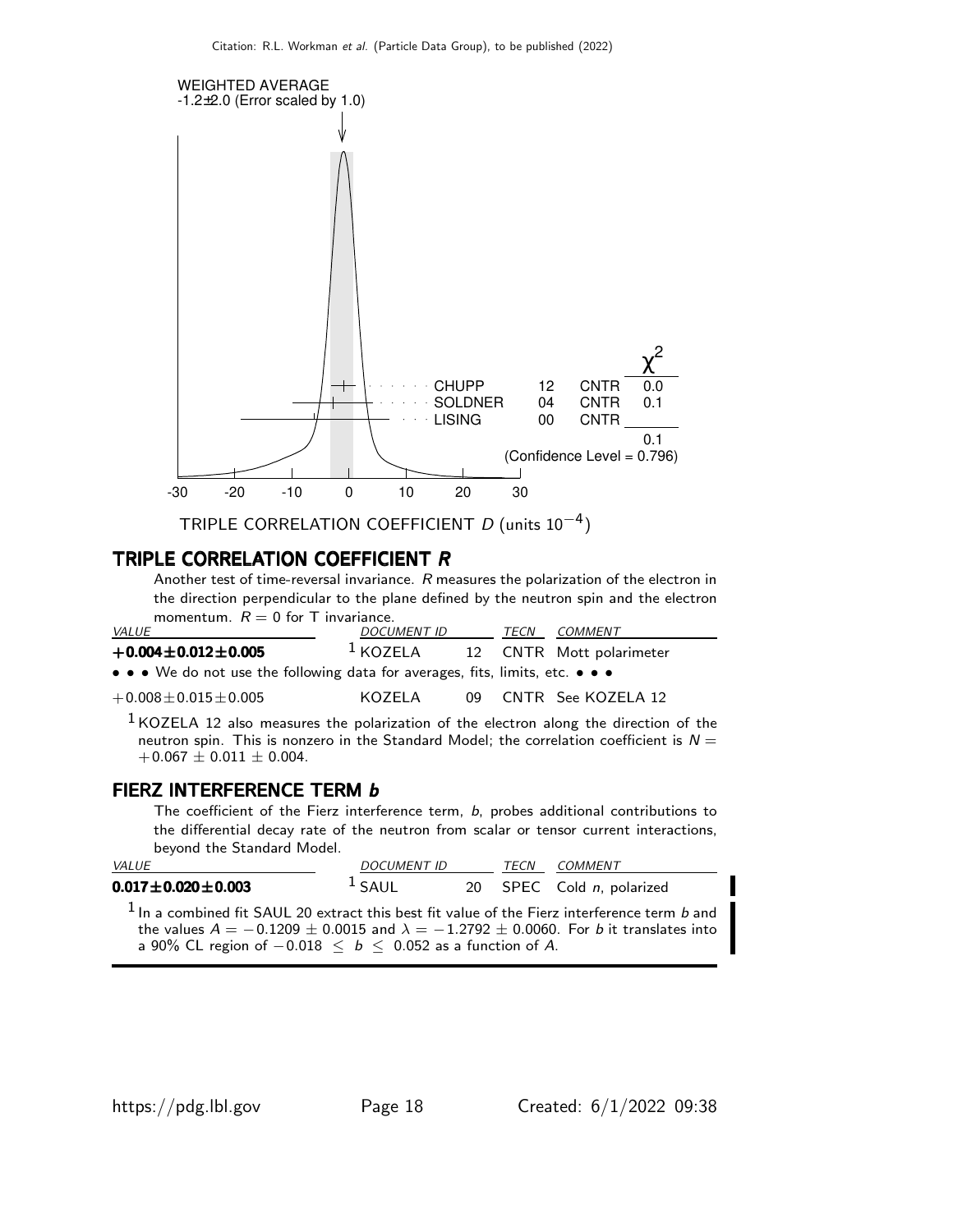## n REFERENCES

We have omitted some papers that have been superseded by later experiments. See our earlier editions.

| ABE                  | 21  | PR D103 012008                | K. Abe <i>et al.</i>                   | (Super-Kamiokande Collab.)          |
|----------------------|-----|-------------------------------|----------------------------------------|-------------------------------------|
| ABEL                 | 21  | PL B812 135993                | C. Abel <i>et al.</i>                  | (nEDM Collab.)                      |
| GONZALEZ             | 21  | PRL 127 162501                | F.M. Gonzalez et al.                   | (UCNtau Collab.)                    |
| HASSAN               | 21  | PR C103 045502                | M.T. Hassan <i>et al.</i>              | (aCORN Collab)                      |
| HEACOCK              | 21  | SCI 373 1239                  | B. Heacock et al.                      | (NIST, RIKEN, NAGO+)                |
| TIESINGA             | 21  | RMP 93 025010                 | E. Tiesinga et al.                     | (NIST)                              |
| <b>WILSON</b>        | 21  | PR C104 045501                | J.T. Wilson et al.                     | (JHU, DURH)                         |
| ABEL                 | 20  | PRL 124 081803                | C. Abel et al.                         | (nEDM Collab.)                      |
| BECK                 | 20  | PR C101 055506                | M. Beck <i>et al.</i>                  | (aSPECT Collab.)                    |
| FILIN                | 20  | PRL 124 082501                | A.A. Filin et al.                      |                                     |
| SAUL                 | 20  | PRL 125 112501                | H. Saul et al.                         | (PERKEO III Collab.)                |
| KLOPF                | 19  | PRL 122 222503                | M. Klopf et al.                        | (PERKEO II Collab.)                 |
| MAERKISCH            | 19  | PRL 122 242501                | B. Maerkisch <i>et al.</i>             | $(TUM, ILL, +)$                     |
| <b>SCHUMACHER 19</b> |     | LHEP 44                       | M. Schumacher                          | (GOET)                              |
| BEREZHIANI           | 18  | EPJ C78 717                   | Z. Berezhiani et al.                   | $(AQUI, INFN, ILLG+)$               |
| <b>BROWN</b>         | 18  | PR C97 035505                 | M.A.-P. Brown et al.                   | (UCNA Collab.)                      |
| CZARNECKI            | 18  | PRL 120 202002                | A. Czarnecki, W.J. Marciano, A. Sirlin | $(ALBE+)$                           |
| EZHOV                | 18  | JETPL 107 671                 | V.F. Ezhov <i>et al.</i>               |                                     |
|                      |     |                               |                                        | $(PNPI, LENSU, CAEN+)$              |
| PATTIE               | 18  | SCI 360 627                   | R.W. Pattie Jr. et al.                 | $(LASL, IND, NCSU+)$                |
| SEREBROV             | 18  | PR C97 055503                 | A.P. Serebrov et al.                   | (PNPI, ILLG, RAL)                   |
| Also                 |     | JETPL 106 623                 | A.P. Serebrov et al.                   | (PNPI, ILLG, RAL)                   |
| SUN                  | 18  | PR C97 052501                 | X. Sun et al.                          | (UCNA Collab.)                      |
| AHARMIM              | 17  | PR D96 092005                 | B. Aharmin et al.                      | (SNO Collab.)                       |
| <b>DARIUS</b>        | 17  | PRL 119 042502                | G. Darius et al.                       | (aCORN at NIST)                     |
| SAHOO                | 17  | PR D95 013002                 | B.K. Sahoo                             | (AHMEB)                             |
| BALES                | 16  | PRL 116 242501                | M.J. Bales et al.                      | (RDK II Collab.)                    |
| GRANER               | 16  | PRL 116 161601                | B. Graner et al.                       | (WASH)                              |
| Also                 |     | PRL 119 119901 (errat.)       | B. Graner et al.                       | (WASH)                              |
| MOHR                 | 16  | RMP 88 035009                 | P.J. Mohr, D.B. Newell, B.N. Taylor    | (NIST)                              |
| PHILLIPS             | 16  | PRPL 612 1                    | D.G. Phillips II et al.                |                                     |
| ABE                  | 15C | PR D91 072006                 | K. Abe <i>et al.</i>                   | (Super-Kamiokande Collab.)          |
| ARZUMANOV            | 15  | PL B745 79                    | S. Arzumanov et al.                    | (ILLG, KIAE)                        |
| PENDLEBURY 15        |     | PR D92 092003                 | J.M. Pendlebury et al.                 | (ETHZ, PSI, SUSS)                   |
| SEREBROV             | 15  | PR C92 055501                 | A.P. Serebrov et al.                   | (PNPI, ILLG, IOFF)                  |
| EPSTEIN              | 14  | PR D90 074027                 | Z. Epstein, G. Paz, J. Roy             | (UMD, WAYN)                         |
| <b>MYERS</b>         | 14  | PRL 113 262506                | L.S. Myers <i>et al.</i>               | (COMPTON/MAX-lab Collab.)           |
| SEREBROV             | 14  | JETPL 99 4                    | A.P. Serebrov et al.                   | (PNPI, ILL, IOFF)                   |
| MENDENHALL 13        |     | PR C87 032501                 | M.P. Mendenhall et al.                 | (UCNA Collab.)                      |
| MUND                 | 13  | PRL 110 172502                | D. Mund et al.                         | (HEID, ILLG)                        |
| YUE                  | 13  | PRL 111 222501                | A.T. Yue et al.                        | $(UMD, NIST, TENN, ORNL+)$          |
| ARZUMANOV            | 12  | <b>JETPL 95 224</b>           | S.S. Arzumanov <i>et al.</i>           | (KIAE)                              |
|                      |     | Translated from ZETFP 95 248. |                                        |                                     |
| CHUPP                | 12  | PR C86 035505                 | T.E. Chupp et al.                      | $(MICH, UCB, WASH+)$                |
| GRIESSHAM            | 12  | PPNP 67 841                   | H.W. Griesshammer et al.               | $(GWU, MCHS+)$                      |
| KOZELA               | 12  | PR C85 045501                 | A. Kozela <i>et al.</i>                | (nTRV Collab.)                      |
| MOHR                 | 12  | RMP 84 1527                   | P.J. Mohr, B.N. Taylor, D.B. Newell    | (NIST)                              |
| PLASTER              | 12  | PR C86 055501                 | B. Plaster <i>et al.</i>               | (UCNA Collab.)                      |
| STEYERL              | 12  | PR C85 065503                 | A. Steyerl et al.                      | (URI, SUSS)                         |
| <b>BRESSI</b>        | 11  | PR A83 052101                 | G. Bressi et al.                       | (LEGN, PAVII, PADO, TRST+)          |
| <b>DUBBERS</b>       | 11  | RMP 83 1111                   | D. Dubbers, M.G. Schmidt               | (HEID)                              |
| MUMM                 | 11  | PRL 107 102301                | H.P. Mumm et al.                       | $(NIST, WASH, MICH, LBL+)$          |
|                      |     | RMP 83 1173                   |                                        |                                     |
| WIETFELDT            | 11  |                               | F.E. Wietfeldt, G.L. Greene            | (TULA, TENN)<br>(MICH, NIST, TULA+) |
| COOPER               | 10  | PR C81 035503                 | R.L. Cooper et al.                     |                                     |
| LIU                  | 10  | PRL 105 181803                | J. Liu <i>et al.</i>                   | (UCNA Collab.)                      |
| Also                 |     | PRL 105 219903 (errat.)       | J. Liu et al.                          | (UCNA Collab.)                      |
| PICHLMAIER           | 10  | PL B693 221                   | A. Pichlmaier et al.                   | (TUM, PNPI, ILLG)                   |
| ALTAREV              | 09A | PR D80 032003                 | I. Altarev et al.                      | $(TUM, RAL, CAEN+)$                 |
| KOZELA               | 09  | PRL 102 172301                | A. Kozela <i>et al.</i>                | $(JAGL, CRAC, PSI, CAEN+)$          |
| LAMOREAUX            | 09  | JP G36 104002                 | S.K. Lamoreaux, R. Golub               | (YALE, NCSU)                        |
| MOHAPATRA            | 09  | JP G36 104006                 | R.N. Mohapatra                         | (UMD)                               |
| PATTIE               | 09  | PRL 102 012301                | R.W. Pattie Jr. et al.                 | (Los Alamos UCNA Collab.)           |
| SEREBROV             | 09A | NIM A611 137                  | A.P. Serebrov et al.                   | $(PNPI, IOFF, ILLG+)$               |
| ABELE                | 08  | <b>PPNP 60 1</b>              | H. Abele                               | (HEID)                              |
| MOHR                 | 08  | RMP 80 633                    | P.J. Mohr, B.N. Taylor, D.B. Newell    | (NIST)                              |
| SCHUMANN             | 08  | PRL 100 151801                | M. Schumann et al.                     | (HEID, ILLG, KARL+)                 |

https://pdg.lbl.gov Page 19 Created: 6/1/2022 09:38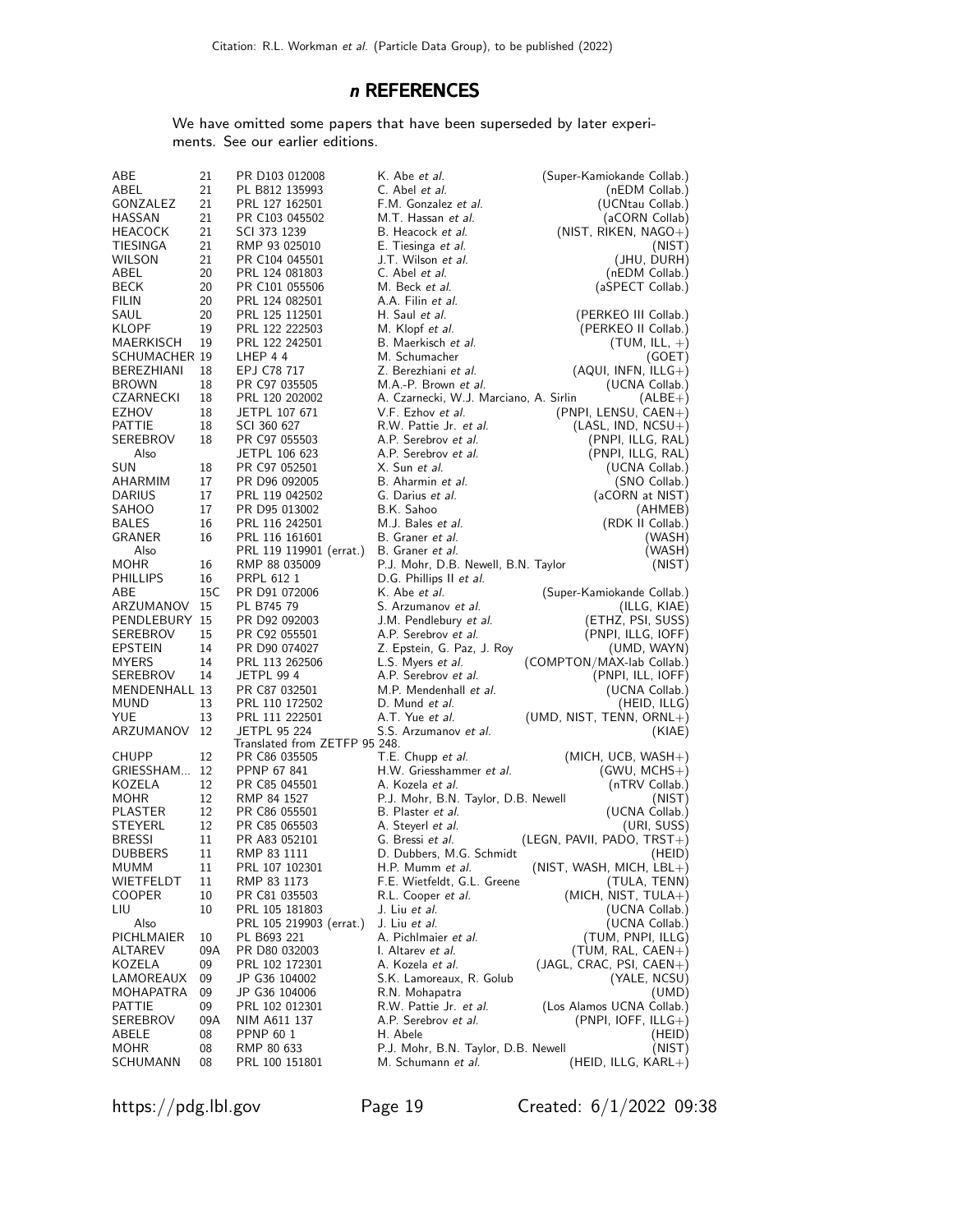| SEREBROV<br><b>BAKER</b><br>BAN<br><b>BELUSHKIN</b><br>LAMOREAUX<br>SCHUMANN | 08<br>07<br>07<br>07<br>07<br>07 | PL B663 181<br>PRL 98 149102<br>PRL 99 161603<br>PR C75 035202<br>PRL 98 149101<br>PRL 99 191803 | A.P. Serebrov et al.<br>C.A. Baker et al.<br>G. Ban et al.<br>S.K. Lamoreaux, R. Golub<br>M. Schumann et al. | $(PNPI, IOFF, ILLG+)$<br>(RAL, SUSS, ILLG)<br>$(CAEN, JAGL, PSI, JINR+)$<br>M.A. Belushkin, H.W. Hammer, U.-G. Meissner (BONN+)<br>(YALE, NCSU)<br>$(HEID, ILLG, KARL+)$ |
|------------------------------------------------------------------------------|----------------------------------|--------------------------------------------------------------------------------------------------|--------------------------------------------------------------------------------------------------------------|--------------------------------------------------------------------------------------------------------------------------------------------------------------------------|
| <b>SILENKO</b>                                                               | 07                               | <b>PPNL 4 468</b>                                                                                | A.Ya. Silenko                                                                                                | (Belarussian U.)                                                                                                                                                         |
| <b>BAKER</b><br><b>NICO</b>                                                  | 06<br>06                         | Translated from PFECAY 6 784.<br>PRL 97 131801<br>NAT 444 1059                                   | C.A. Baker et al.<br>J.S. Nico et al.                                                                        | (RAL, SUSS, ILLG)<br>(NIST, TULN, MICH, $UMD+$ )                                                                                                                         |
| SEVERIJNS<br>KREUZ                                                           | 06<br>05                         | RMP 78 991<br>PL B619 263                                                                        | N. Severijns, M. Beck, O. Naviliat-Cuncic<br>M. Kreuz et al.                                                 | $(LEUV+)$<br>(HEID, ILLG, MAINZ, $KARL+$ )                                                                                                                               |
| <b>MOHR</b>                                                                  | 05                               | <b>RMP 771</b>                                                                                   | P.J. Mohr, B.N. Taylor                                                                                       | (NIST)                                                                                                                                                                   |
| <b>NICO</b><br>SCHUMACHER 05                                                 | 05                               | PR C71 055502<br>PPNP 55 567                                                                     | J.S. Nico et al.<br>M. Schumacher                                                                            | (NIST, TULN, IND, TENN+)<br>(GOET)                                                                                                                                       |
| SEREBROV                                                                     | 05                               | PL B605 72                                                                                       | A.P. Serebrov et al.                                                                                         | (PNPI, JINR, ILLG)                                                                                                                                                       |
| Also                                                                         |                                  | SPU 48 867<br>Translated from UFN 175 905.                                                       | A.P. Serebrov et al.                                                                                         | (PPNI, JINR, ILLG)                                                                                                                                                       |
| WIETFELDT                                                                    | 05                               | MPL A20 1783                                                                                     | F.E. Wietfeldt                                                                                               | (TULN)                                                                                                                                                                   |
| SOLDNER                                                                      | 04                               | PL B581 49                                                                                       | T. Soldner et al.                                                                                            | (ILLG, TUM)                                                                                                                                                              |
| DEWEY                                                                        | 03                               | PRL 91 152302                                                                                    | M.S. Dewey et al.                                                                                            | $(NIST, TULN, IND+)$                                                                                                                                                     |
| KOSSERT                                                                      | 03                               | EPJ A16 259                                                                                      | K. Kossert <i>et al.</i>                                                                                     | (Mainz MAMI Collab.)                                                                                                                                                     |
| Also<br>LUNDIN                                                               | 03                               | PRL 88 162301<br>PRL 90 192501                                                                   | K. Kossert et al.<br>M. Lundin et al.                                                                        | (Mainz MAMI Collab.)                                                                                                                                                     |
| ABELE                                                                        | 02                               | PRL 88 211801                                                                                    | H. Abele et al.                                                                                              | (PERKEO-II Collab.)                                                                                                                                                      |
| <b>BECK</b>                                                                  | 02                               | <b>JETPL 76 332</b>                                                                              | M. Beck et al.                                                                                               | (LEUV, SUSS, KIAE, PNPI)                                                                                                                                                 |
|                                                                              |                                  | Translated from ZETFP 76 392.                                                                    |                                                                                                              |                                                                                                                                                                          |
| <b>BYRNE</b>                                                                 | 02                               | JP G28 1325                                                                                      | J. Byrne et al.                                                                                              |                                                                                                                                                                          |
| CHUNG                                                                        | 02B                              | PR D66 032004                                                                                    | J. Chung et al.                                                                                              | (SOUDAN-2 Collab.)                                                                                                                                                       |
| MOSTOVOI                                                                     | 01                               | PAN 64 1955<br>Translated from YAF 64 2040.                                                      | Yu.A. Mostovoi et al.                                                                                        |                                                                                                                                                                          |
| ARZUMANOV                                                                    | 00                               | PL B483 15                                                                                       | S. Arzumanov et al.                                                                                          |                                                                                                                                                                          |
| GAL                                                                          | 00                               | PR C61 028201                                                                                    | A. Gal                                                                                                       |                                                                                                                                                                          |
| KOLB                                                                         | 00                               | PRL 85 1388                                                                                      | N.R. Kolb et al.                                                                                             |                                                                                                                                                                          |
| LAMOREAUX<br><b>LEVCHUK</b>                                                  | 00<br>00                         | PR D61 051301<br>NP A674 449                                                                     | S.K. Lamoreaux, R. Golub<br>M.I. Levchuk, A.I. L'vov                                                         | (BELA, LEBD)                                                                                                                                                             |
| LISING                                                                       | 00                               | PR C62 055501                                                                                    | L.J. Lising et al.                                                                                           | (NIST emiT Collab.)                                                                                                                                                      |
| <b>HARRIS</b>                                                                | 99                               | PRL 82 904                                                                                       | P.G. Harris et al.                                                                                           |                                                                                                                                                                          |
| KESSLER                                                                      | 99                               | PL A255 221                                                                                      | E.G. Kessler Jr et al.                                                                                       |                                                                                                                                                                          |
| MOHR                                                                         | 99                               | JPCRD 28 1713                                                                                    | P.J. Mohr, B.N. Taylor                                                                                       | (NIST)                                                                                                                                                                   |
| Also                                                                         |                                  | RMP 72 351                                                                                       | P.J. Mohr, B.N. Taylor                                                                                       | (NIST)                                                                                                                                                                   |
| <b>SEREBROV</b>                                                              | 98                               | JETP 86 1074<br>Translated from ZETF 113 1963.                                                   | A.P. Serebrov et al.                                                                                         |                                                                                                                                                                          |
| ABELE                                                                        | 97D                              | PL B407 212                                                                                      | H. Abele <i>et al.</i>                                                                                       | (HEIDP, ILLG)                                                                                                                                                            |
| <b>KOPECKY</b>                                                               | 97                               | PR C56 2229                                                                                      | S. Kopecky et al.                                                                                            |                                                                                                                                                                          |
| LIAUD                                                                        | 97                               | NP A612 53                                                                                       | P. Liaud et al.                                                                                              | (ILLG, LAPP)                                                                                                                                                             |
| YEROZLIM                                                                     | 97                               | PL B412 240                                                                                      | B.G. Erozolimsky et al.                                                                                      | (HARV, PNPI, KIAE)                                                                                                                                                       |
| ALTAREV                                                                      | 96                               | PAN 59 1152<br>Translated from YAF 59 1204.                                                      | I.S. Altarev et al.                                                                                          | (PNPI)                                                                                                                                                                   |
| BONDAREN                                                                     | 96                               | <b>JETPL 64 416</b>                                                                              | L.N. Bondarenko et al.                                                                                       | (KIAE)                                                                                                                                                                   |
|                                                                              |                                  | Translated from ZETFP 64 382.                                                                    |                                                                                                              |                                                                                                                                                                          |
| BYRNE                                                                        | 96                               | EPL 33 187                                                                                       | J. Byrne <i>et al.</i>                                                                                       | (SUSS, ILLG)                                                                                                                                                             |
| MOSTOVOI                                                                     | 96                               | PAN 59 968                                                                                       | Y.A. Mostovoy                                                                                                | (KIAE)                                                                                                                                                                   |
| <b>NORMAN</b>                                                                | 96                               | Translated from YAF 59 1013.<br>PR D53 4086                                                      | E.B. Norman, J.N. Bahcall, M. Goldhaber                                                                      | $(LBL+)$                                                                                                                                                                 |
| IGNATOVICH                                                                   | 95                               | JETPL 62 1                                                                                       | V.K. Ignatovich                                                                                              | (JINR)                                                                                                                                                                   |
|                                                                              |                                  | Translated from ZETFP 62 3.                                                                      |                                                                                                              |                                                                                                                                                                          |
| <b>KOESTER</b>                                                               | 95                               | PR C51 3363                                                                                      | L. Koester et al.                                                                                            | (TUM, JINR, LATV)                                                                                                                                                        |
| KOPECKY                                                                      | 95                               | PRL 74 2427                                                                                      | S. Kopecky et al.                                                                                            |                                                                                                                                                                          |
| KUZNETSOV<br>SCHRECK                                                         | 95<br>95                         | PRL 75 794                                                                                       | I.A. Kuznetsov et al.<br>K. Schreckenbach et al.                                                             | (PNPI, KIAE, HARV+)                                                                                                                                                      |
| BALDO-                                                                       | 94                               | PL B349 427<br>ZPHY C63 409                                                                      | M. Baldo-Ceolin et al.                                                                                       | (TUM, ILLG, LAPP)<br>$(HEID, ILLG, PADO+)$                                                                                                                               |
| DIFILIPPO                                                                    | 94                               | PRL 73 1481                                                                                      | F. DiFilippo et al.                                                                                          | (MIT)                                                                                                                                                                    |
| Also                                                                         |                                  | PRL 71 1998                                                                                      | V. Natarajan <i>et al.</i>                                                                                   | (MIT)                                                                                                                                                                    |
| GOLUB                                                                        | 94                               | PRPL 237C 1                                                                                      | R. Golub, K. Lamoreaux                                                                                       | (HAHN, WASH)                                                                                                                                                             |
| MAMPE                                                                        | 93                               | <b>JETPL 57 82</b>                                                                               | B. Mampe <i>et al.</i>                                                                                       | (KIAE)                                                                                                                                                                   |
|                                                                              |                                  | Translated from ZETFP 57 77.                                                                     |                                                                                                              |                                                                                                                                                                          |
| ALTAREV<br>NESVIZHEV                                                         | 92<br>92                         | PL B276 242<br>JETP 75 405                                                                       | I.S. Altarev et al.<br>V.V. Nesvizhevsky et al.                                                              | (PNPI)<br>(PNPI, JINR)                                                                                                                                                   |
|                                                                              |                                  | Translated from ZETF 102 740.                                                                    |                                                                                                              |                                                                                                                                                                          |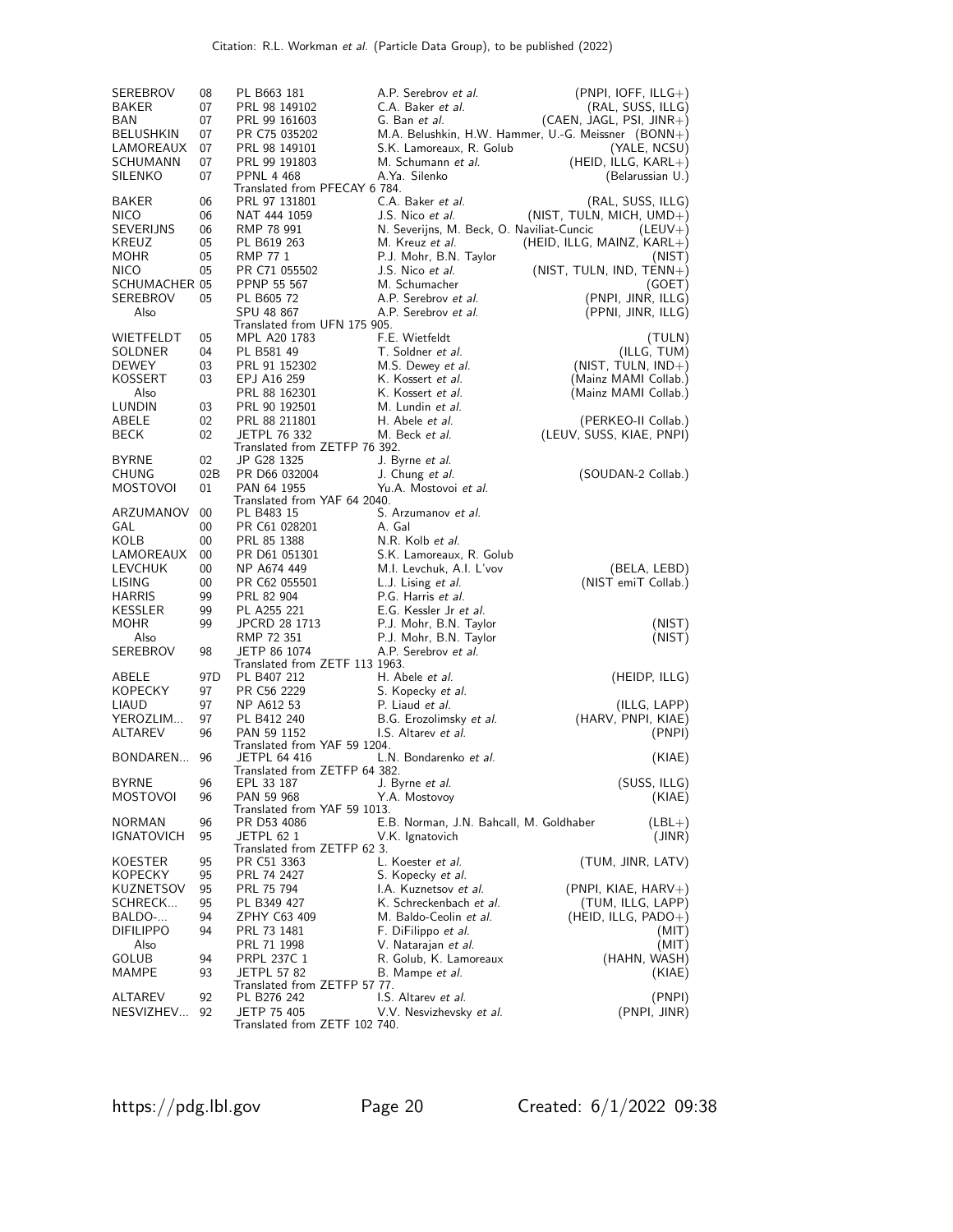| ALBERICO<br><b>DUBBERS</b><br>Also | 91<br>91 | NP A523 488<br>NP A527 239c<br>EPL 11 195            | W.M. Alberico, A. de Pace, M. Pignone<br>D. Dubbers                                   | (TORI)<br>(ILLG)<br>(ILLG, HEID)              |
|------------------------------------|----------|------------------------------------------------------|---------------------------------------------------------------------------------------|-----------------------------------------------|
| EROZOLIM<br>Also                   | 91       | PL B263 33<br>SJNP 52 999                            | D. Dubbers, W. Mampe, J. Dohner<br>B.G. Erozolimsky et al.<br>B.G. Erozolimsky et al. | (PNPI, KIAE)<br>(PNPI, KIAE)                  |
| EROZOLIM                           | 91B      | Translated from YAF 52 1583.<br>SJNP 53 260          | B.G. Erozolimsky, Y.A. Mostovoy                                                       | (KIAE)                                        |
| SCHMIEDM                           | 91       | Translated from YAF 53 418.<br>PRL 66 1015           | J. Schmiedmayer et al.                                                                | (TUW, ORNL)                                   |
| <b>WOOLCOCK</b>                    | 91       | MPL A6 2579                                          | W.S. Woolcock                                                                         | (CANB)                                        |
| ALFIMENKOV                         | 90       | <b>JETPL 52 373</b><br>Translated from ZETFP 52 984. | V.P. Alfimenkov et al.                                                                | (PNPI, JINR)                                  |
| BALDO-                             | 90       | PL B236 95                                           | M. Baldo-Ceolin et al.                                                                | $(PADO, PAVI, HEIDP+)$                        |
| BERGER                             | 90       | PL B240 237                                          | C. Berger et al.                                                                      | (FREJUS Collab.)                              |
| <b>BRESSI</b><br><b>BYRNE</b>      | 90<br>90 | NC 103A 731<br>PRL 65 289                            | G. Bressi et al.<br>J. Byrne et al.                                                   | (PAVI, ROMA, MILA)<br>(SUSS, NBS, SCOT, CBNM) |
| GREEN                              | 90       | JP G16 L75                                           | K. Green, D. Thompson                                                                 | (RAL)                                         |
| RAMSEY                             | 90       | <b>ARNPS 40 1</b>                                    | N.F. Ramsey                                                                           | (HARV)                                        |
| <b>ROSE</b>                        | 90       | PL B234 460                                          | K.W. Rose et al.                                                                      | (GOET, MPCM, MAINZ)                           |
| <b>ROSE</b>                        | 90B      | NP A514 621                                          | K.W. Rose et al.                                                                      | (GOET, MPCM)                                  |
| <b>SMITH</b><br><b>BRESSI</b>      | 90<br>89 | PL B234 191                                          | K.F. Smith et al.                                                                     | $(SUSS, RAL, HARV+)$                          |
| <b>DOVER</b>                       | 89       | ZPHY C43 175<br>NIM A284 13                          | G. Bressi et al.<br>C.B. Dover, A. Gal, J.M. Richard                                  | (INFN, MILA, PAVI, ROMA)<br>$(BNL, HEBR+)$    |
| KOSSAKOW                           | 89       | NP A503 473                                          | R. Kossakowski et al.                                                                 | (LAPP, SAVO, ISNG+)                           |
| MAMPE                              | 89       | PRL 63 593                                           | W. Mampe <i>et al.</i>                                                                | (ILLG, RISL, SUSS, URI)                       |
| MOHAPATRA                          | 89       | NIM A284 1                                           | R.N. Mohapatra                                                                        | (UMD)                                         |
| PAUL                               | 89       | ZPHY C45 25                                          | W. Paul et al.                                                                        | (BONN, WUPP, MPIK, ILLG)                      |
| SCHMIEDM                           | 89       | NIM A284 137                                         | J. Schmiedmayer, H. Rauch, P. Riehs                                                   | (WIEN)                                        |
| BAUMANN<br>KOESTER                 | 88<br>88 | PR D37 3107<br>ZPHY A329 229                         | J. Baumann <i>et al.</i>                                                              | (BAYR, MUNI, ILLG)                            |
| LAST                               | 88       | PRL 60 995                                           | L. Koester, W. Waschkowski, J. Meier<br>I. Last et al.                                | (MUNI, TUM)<br>(HEIDP, ILLG, ANL)             |
| SCHMIEDM                           | 88       | PRL 61 1065                                          | J. Schmiedmayer, H. Rauch, P. Riehs                                                   | (TUW)                                         |
| Also                               |          | PRL 61 2509 (erratum)                                | J. Schmiedmayer, H. Rauch, P. Riehs                                                   | (TUW)                                         |
| <b>SPIVAK</b>                      | 88       | JETP 67 1735<br>Translated from ZETF 94 1.           | P.E. Spivak                                                                           | (KIAE)                                        |
| <b>COHEN</b>                       | 87       | RMP 59 1121                                          | E.R. Cohen, B.N. Taylor                                                               | (RISC, NBS)                                   |
| ALEKSANDR 86                       |          | SJNP 44 900                                          | Yu.A. Aleksandrov et al.                                                              |                                               |
| ALTAREV                            | 86       | Translated from YAF 44 1384.<br><b>JETPL 44 460</b>  | I.S. Altarev et al.                                                                   | (PNPI)                                        |
|                                    |          | Translated from ZETFP 44 360.                        |                                                                                       |                                               |
| <b>BOPP</b>                        | 86       | PRL 56 919                                           | P. Bopp et al.                                                                        | (HEIDP, ANL, ILLG)                            |
| Also                               |          | ZPHY C37 179                                         | E. Klempt et al.                                                                      | (HEIDP, ANL, ILLG)                            |
| CRESTI<br>Also                     | 86       | PL B177 206<br>PL B200 587 (erratum)                 | M. Cresti <i>et al.</i><br>M. Cresti et al.                                           | (PADO)<br>(PADO)                              |
| <b>GREENE</b>                      | 86       | PRL 56 819                                           | G.L. Greene et al.                                                                    | (NBS, ILLG)                                   |
| KOESTER                            | 86       | Physica B137 282                                     | L. Koester <i>et al.</i>                                                              |                                               |
| KOSVINTSEV                         | 86       | <b>JETPL 44 571</b>                                  | Y.Y. Kosvintsev, V.I. Morozov, G.I. Terekhov                                          | (KIAE)                                        |
|                                    |          | Translated from ZETFP 44 444.                        |                                                                                       |                                               |
| <b>TAKITA</b>                      | 86<br>85 | PR D34 902                                           | M. Takita et al.                                                                      | $(KEK, TOKY+)$                                |
| <b>DOVER</b><br><b>FIDECARO</b>    | 85       | PR C31 1423<br>PL 156B 122                           | C.B. Dover, A. Gal, J.M. Richard<br>G. Fidecaro <i>et al.</i>                         | (BNL)<br>(CERN, ILLG, $PADO+$ )               |
| PARK                               | 85B      | NP B252 261                                          | H.S. Park et al.                                                                      | (IMB Collab.)                                 |
| <b>BATTISTONI</b>                  | 84       | PL 133B 454                                          | G. Battistoni <i>et al.</i>                                                           | (NUSEX Collab.)                               |
| <b>JONES</b>                       | 84       | PRL 52 720                                           | T.W. Jones et al.                                                                     | (IMB Collab.)                                 |
| PENDLEBURY 84                      |          | PL 136B 327                                          | J.M. Pendlebury et al.                                                                | $(SUSS, HARV, RAL+)$                          |
| <b>CHERRY</b>                      | 83       | PRL 50 1354                                          | M.L. Cherry et al.                                                                    | (PENN, BNL)                                   |
| <b>DOVER</b><br>KABIR              | 83<br>83 | PR D27 1090<br>PRL 51 231                            | C.B. Dover, A. Gal, J.M. Richard<br>P.K. Kabir                                        | (BNL)<br>(HARV)                               |
| <b>MOSTOVOY</b>                    | 83       | <b>JETPL 37 196</b>                                  | Y.A. Mostovoy                                                                         | (KIAE)                                        |
|                                    |          | Translated from ZETFP 37 162.                        |                                                                                       |                                               |
| <b>ROY</b>                         | 83       | PR D28 1770                                          | A. Roy et al.                                                                         | (TATA)                                        |
| VAIDYA                             | 83       | PR D27 486                                           | S.C. Vaidya et al.                                                                    | (TATA)<br>(BAYR, ILLG)                        |
| GAEHLER<br><b>GREENE</b>           | 82<br>82 | PR D25 2887<br>Metrologia 18 93                      | R. Gahler, J. Kalus, W. Mampe<br>G.L. Greene et al.                                   | (YALE, HARV, ILLG $+)$                        |
| ALTAREV                            | 81       | PL 102B 13                                           | I.S. Altarev et al.                                                                   | (PNPI)                                        |
| BARABANOV                          | 80       | <b>JETPL 32 359</b><br>Translated from ZETFP 32 384. | I.R. Barabanov et al.                                                                 | (PNPI)                                        |
| <b>BYRNE</b>                       | 80       | PL 92B 274                                           | J. Byrne <i>et al.</i>                                                                | (SUSS, RL)                                    |
| <b>KOSVINTSEV</b>                  | 80       | JETPL 31 236                                         | Y.Y. Kosvintsev et al.                                                                | (JINR)                                        |
|                                    |          | Translated from ZETFP 31 257.                        |                                                                                       |                                               |
| MOHAPATRA                          | 80       | PRL 44 1316<br>JETPL 29 730                          | R.N. Mohapatra, R.E. Marshak                                                          | (CUNY, VPI)                                   |
| ALTAREV                            | 79       | Translated from ZETFP 29 794.                        | I.S. Altarev et al.                                                                   | (PNPI)                                        |

https://pdg.lbl.gov Page 21 Created: 6/1/2022 09:38